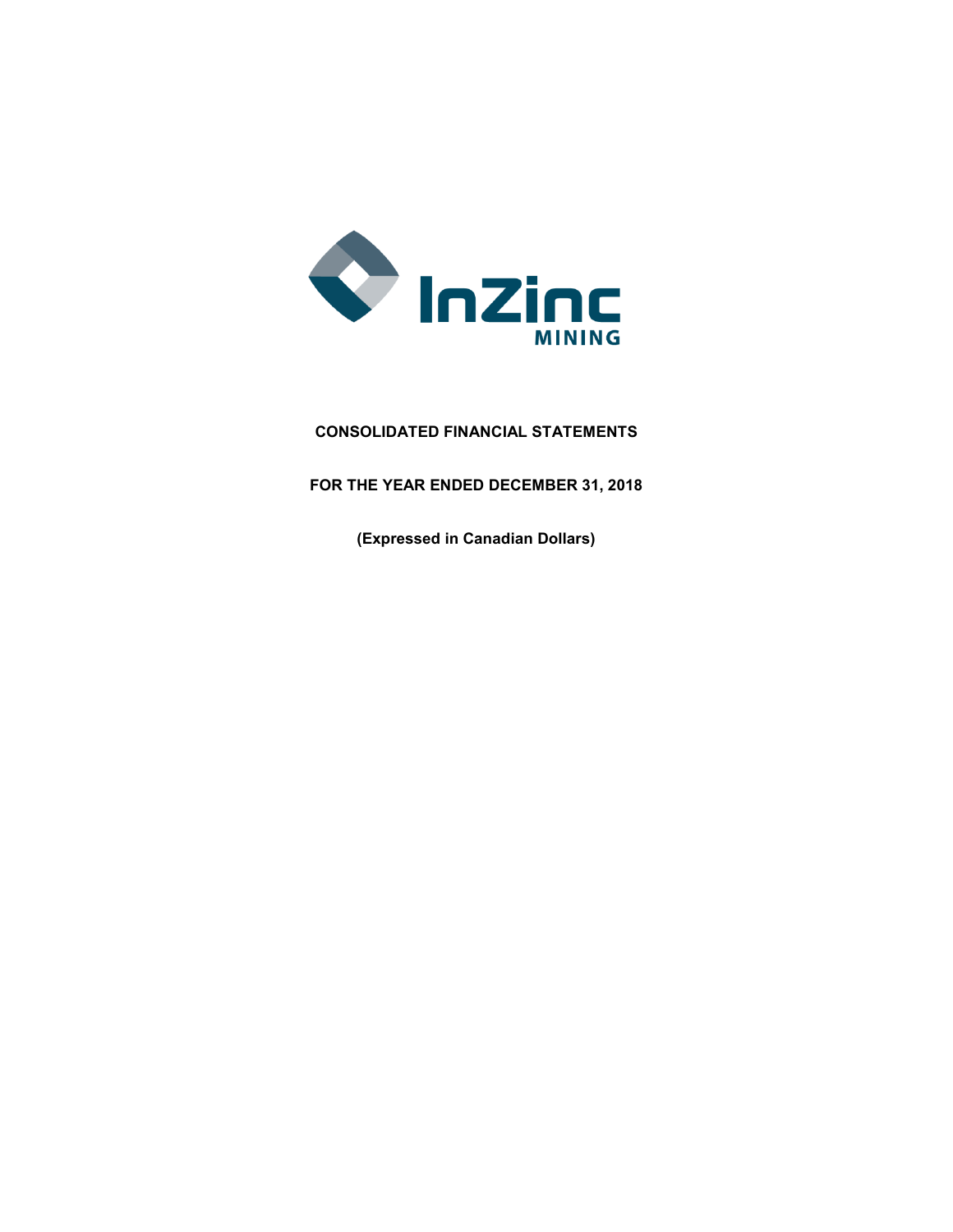# $D_{\text{AVIDSON}} \ \&\ \text{COMPANY LLP} \_\text{\tiny{LIP}}$  Chartered Professional Accountants  $D_{\text{AVIDSON}}$

# **INDEPENDENT AUDITOR'S REPORT**

To the Shareholders of InZinc Mining Ltd.

## *Opinion*

We have audited the accompanying consolidated financial statements of InZinc Mining Ltd. (the "Company"), which comprise the consolidated statements of financial position as at December 31, 2018 and 2017, and the consolidated statements of loss and comprehensive loss, changes in shareholders' equity, and cash flows for the years then ended, and notes to the consolidated financial statements, including a summary of significant accounting policies.

In our opinion, these consolidated financial statements present fairly, in all material respects, the financial position of the Company as at December 31, 2018 and 2017, and its financial performance and its cash flows for the years then ended in accordance with International Financial Reporting Standards ("IFRS").

## *Basis for Opinion*

We conducted our audits in accordance with Canadian generally accepted auditing standards. Our responsibilities under those standards are further described in the Auditor's Responsibilities for the Audit of the Consolidated Financial Statements section of our report. We are independent of the Company in accordance with the ethical requirements that are relevant to our audit of the consolidated financial statements in Canada, and we have fulfilled our other ethical responsibilities in accordance with these requirements. We believe that the audit evidence we have obtained in our audits is sufficient and appropriate to provide a basis for our opinion.

#### *Other Information*

Management is responsible for the other information. The other information obtained at the date of this auditor's report includes Management's Discussion and Analysis.

Our opinion on the consolidated financial statements does not cover the other information and we do not express any form of assurance conclusion thereon.

In connection with our audit of the consolidated financial statements, our responsibility is to read the other information and, in doing so, consider whether the other information is materially inconsistent with the consolidated financial statements or our knowledge obtained in the audit, or otherwise appears to be materially misstated.

We obtained Management's Discussion and Analysis prior to the date of this auditor's report. If, based on the work we have performed, we conclude that there is a material misstatement of this other information, we are required to report that fact. We have nothing to report in this regard.

#### *Responsibilities of Management and Those Charged with Governance for the Consolidated Financial Statements*

Management is responsible for the preparation and fair presentation of the consolidated financial statements in accordance with IFRS, and for such internal control as management determines is necessary to enable the preparation of consolidated financial statements that are free from material misstatement, whether due to fraud or error.

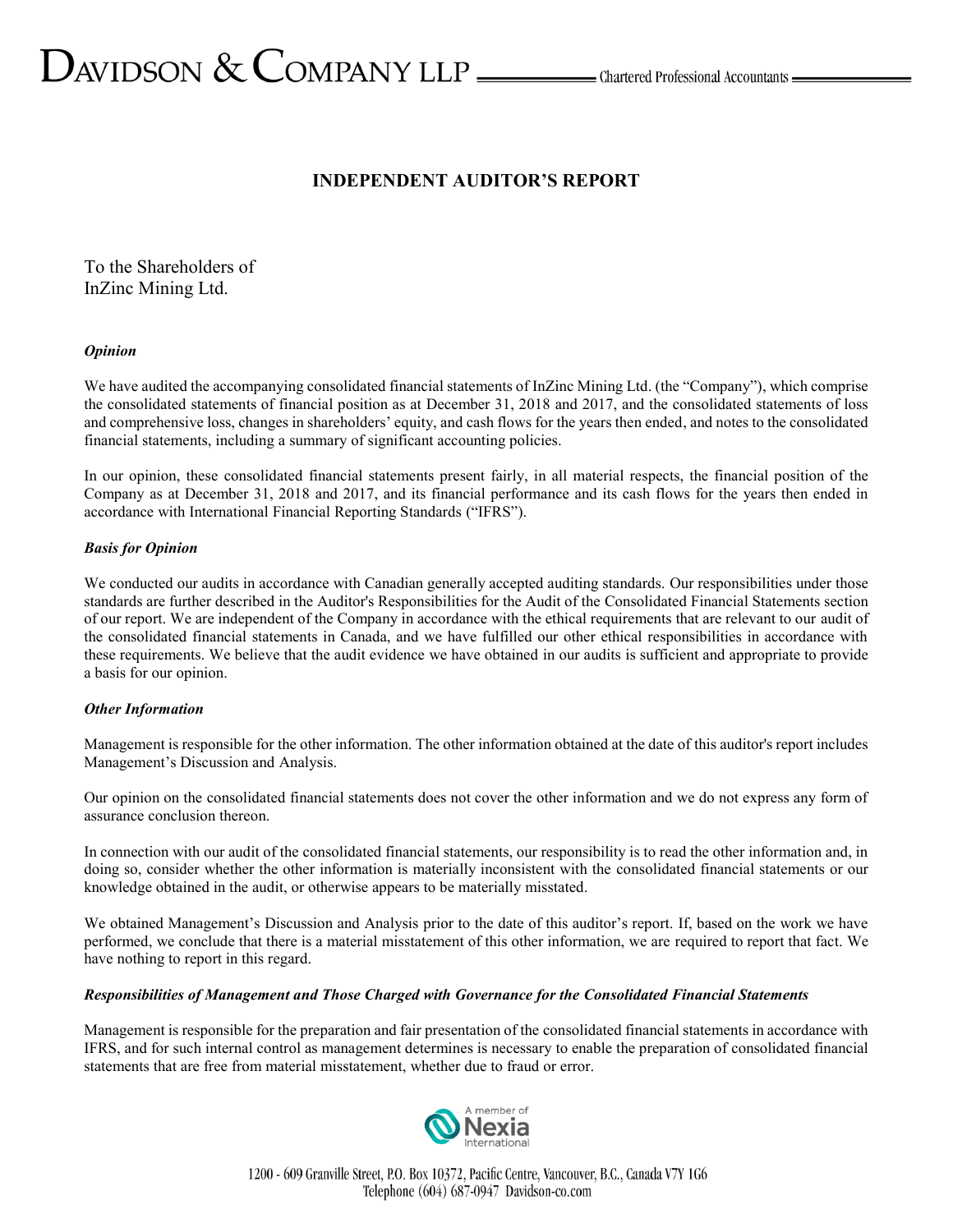In preparing the consolidated financial statements, management is responsible for assessing the Company's ability to continue as a going concern, disclosing, as applicable, matters related to going concern and using the going concern basis of accounting unless management either intends to liquidate the Company or to cease operations, or has no realistic alternative but to do so.

Those charged with governance are responsible for overseeing the Company's financial reporting process.

#### *Auditor's Responsibilities for the Audit of the Consolidated Financial Statements*

Our objectives are to obtain reasonable assurance about whether the consolidated financial statements as a whole are free from material misstatement, whether due to fraud or error, and to issue an auditor's report that includes our opinion. Reasonable assurance is a high level of assurance, but is not a guarantee that an audit conducted in accordance with Canadian generally accepted auditing standards will always detect a material misstatement when it exists. Misstatements can arise from fraud or error and are considered material if, individually or in the aggregate, they could reasonably be expected to influence the economic decisions of users taken on the basis of these consolidated financial statements.

As part of an audit in accordance with Canadian generally accepted auditing standards, we exercise professional judgment and maintain professional skepticism throughout the audit. We also:

- Identify and assess the risks of material misstatement of the consolidated financial statements, whether due to fraud or error, design and perform audit procedures responsive to those risks, and obtain audit evidence that is sufficient and appropriate to provide a basis for our opinion. The risk of not detecting a material misstatement resulting from fraud is higher than for one resulting from error, as fraud may involve collusion, forgery, intentional omissions, misrepresentations, or the override of internal control.
- Obtain an understanding of internal control relevant to the audit in order to design audit procedures that are appropriate in the circumstances, but not for the purpose of expressing an opinion on the effectiveness of the Company's internal control.
- Evaluate the appropriateness of accounting policies used and the reasonableness of accounting estimates and related disclosures made by management.
- Conclude on the appropriateness of management's use of the going concern basis of accounting and, based on the audit evidence obtained, whether a material uncertainty exists related to events or conditions that may cast significant doubt on the Company's ability to continue as a going concern. If we conclude that a material uncertainty exists, we are required to draw attention in our auditor's report to the related disclosures in the consolidated financial statements or, if such disclosures are inadequate, to modify our opinion. Our conclusions are based on the audit evidence obtained up to the date of our auditor's report. However, future events or conditions may cause the Company to cease to continue as a going concern.
- Evaluate the overall presentation, structure and content of the consolidated financial statements, including the disclosures, and whether the consolidated financial statements represent the underlying transactions and events in a manner that achieves fair presentation.
- Obtain sufficient appropriate audit evidence regarding the financial information of the entities or business activities within the Company to express an opinion on the consolidated financial statements. We are responsible for the direction, supervision and performance of the group audit. We remain solely responsible for our audit opinion.

We communicate with those charged with governance regarding, among other matters, the planned scope and timing of the audit and significant audit findings, including any significant deficiencies in internal control that we identify during our audit.

We also provide those charged with governance with a statement that we have complied with relevant ethical requirements regarding independence, and to communicate with them all relationships and other matters that may reasonably be thought to bear on our independence, and where applicable, related safeguards.

The engagement partner on the audit resulting in this independent auditor's report is Guy Thomas.

# **"DAVIDSON & COMPANY LLP"**

Vancouver, Canada Chartered Professional Accountants

April 25, 2019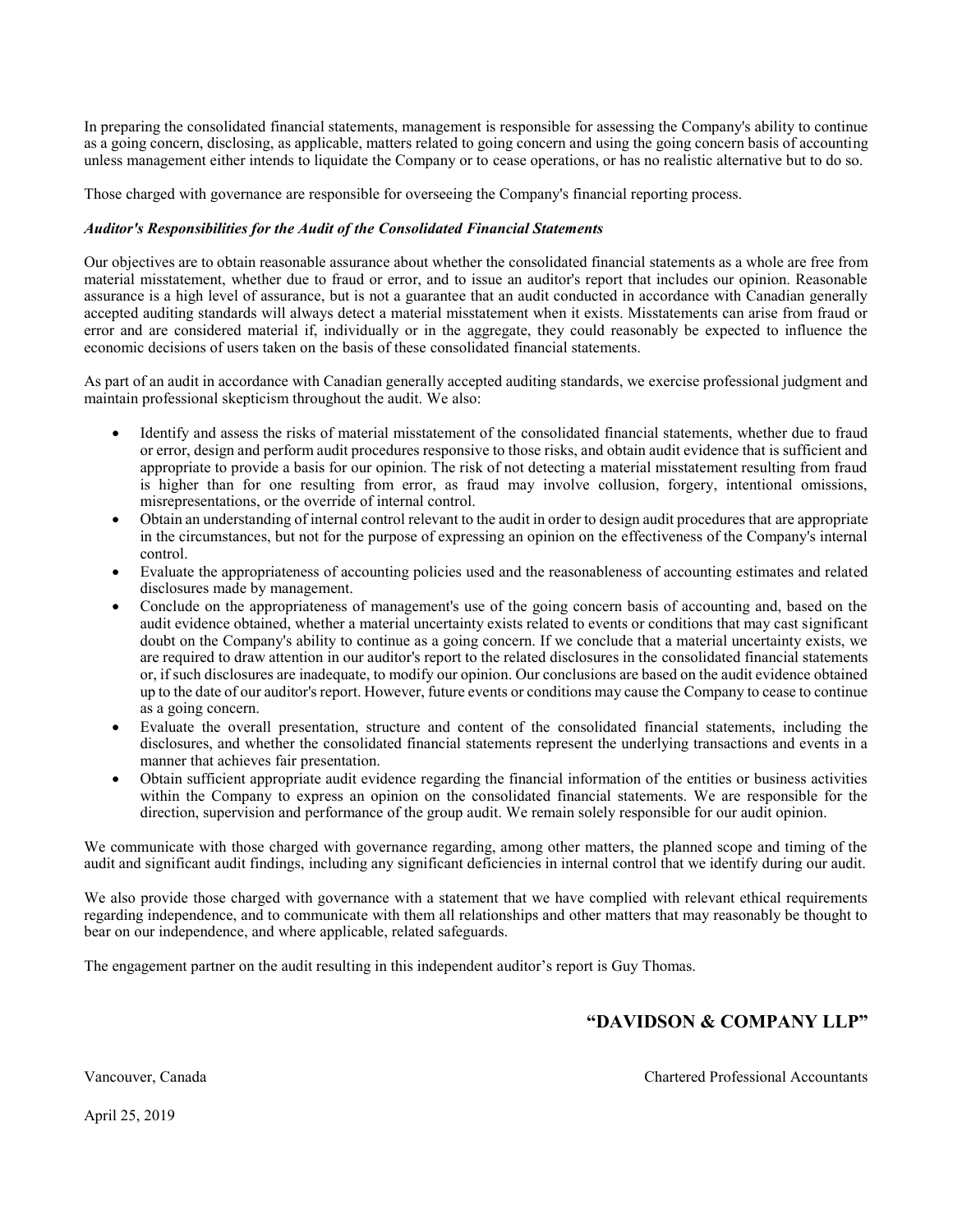## **CONSOLIDATED STATEMENTS OF FINANCIAL POSITION**

(Expressed in Canadian Dollars)

As at

|                                                           |    | December 31.<br>2018 |                | December 31.<br>2017 |
|-----------------------------------------------------------|----|----------------------|----------------|----------------------|
| <b>ASSETS</b>                                             |    |                      |                |                      |
| Current                                                   |    |                      |                |                      |
| Cash (Note 4)                                             | \$ | 597,620              | $\$\$          | 3,483,198            |
| Receivables (Note 5)<br>Prepaids                          |    | 40,075<br>19,874     |                | 13,354<br>15,800     |
| Marketable securities (Note 6)                            |    | 770                  |                | 1,665                |
|                                                           |    | 658,339              |                | 3,514,017            |
| Reclamation deposits (Note 7)                             |    | 169,287              |                | 119,048              |
| Exploration and evaluation assets (Note 7)                |    | 8,307,662            |                | 5,880,009            |
|                                                           | \$ | 9,135,288            | \$             | 9,513,074            |
| <b>LIABILITIES</b>                                        |    |                      |                |                      |
| Current                                                   |    |                      |                |                      |
| Accounts payable and accrued liabilities (Notes 8 and 10) | \$ | 86,848               | $\mathfrak{S}$ | 187,078              |
| <b>SHAREHOLDERS' EQUITY</b>                               |    |                      |                |                      |
| Share capital (Note 9)                                    |    | 17,348,969           |                | 17,323,349           |
| Reserves - share-based (Note 9)                           |    | 782,547              |                | 622,368              |
| Reserves - accumulated other comprehensive loss           |    | (1, 519)             |                | (624)                |
| <b>Deficit</b>                                            |    | (9,081,557)          |                | (8,619,097)          |
|                                                           |    | 9,048,440            |                | 9,325,996            |
|                                                           | S  | 9,135,288            | \$             | 9,513,074            |
|                                                           |    |                      |                |                      |

Nature of operations and going concern (Note 1) Subsequent events (Note 16)

Approved on behalf of the Board:

*"Wayne Hubert" "John Murphy"*

Wayne Hubert, Director John Murphy, Director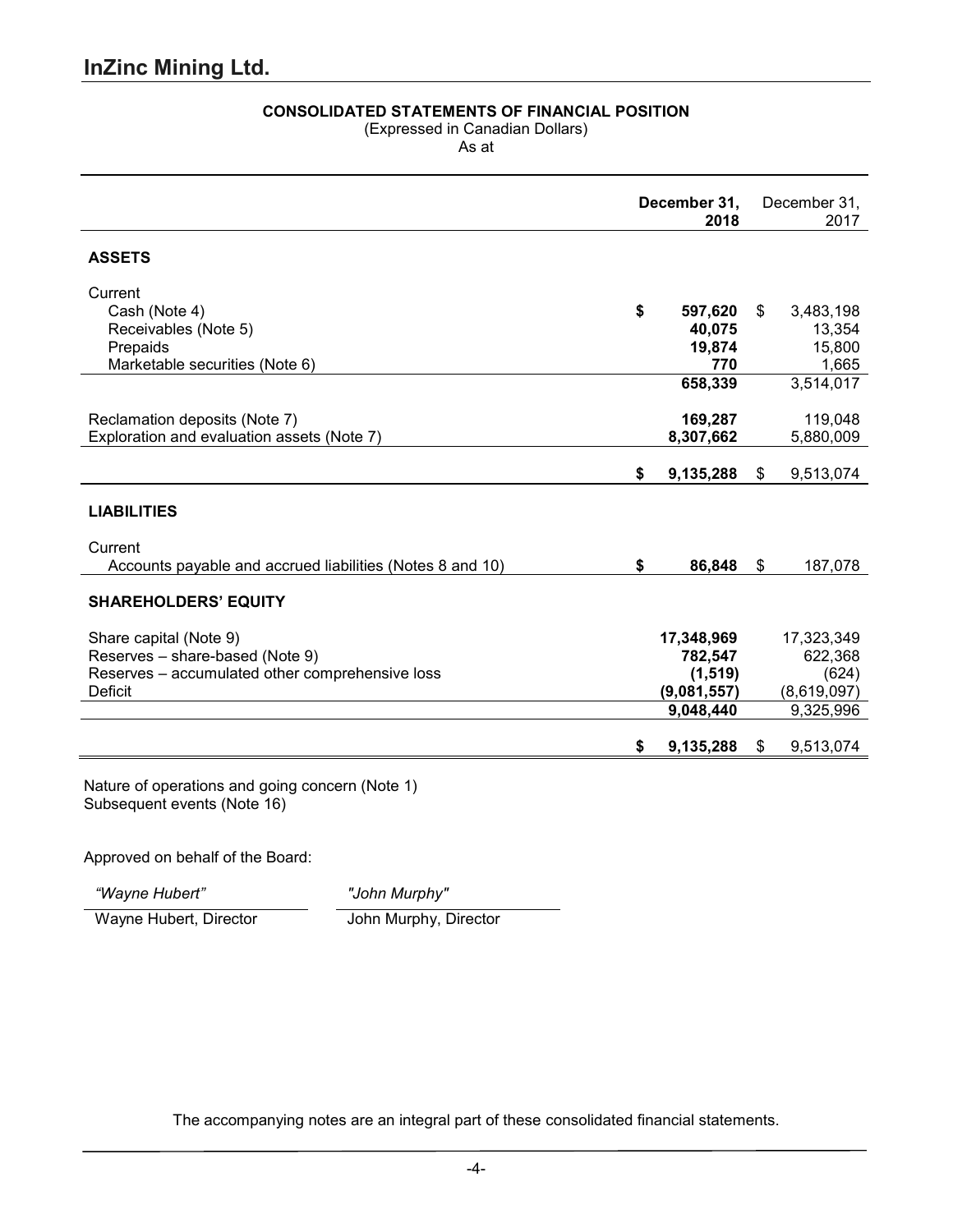# **CONSOLIDATED STATEMENTS OF LOSS AND COMPREHENSIVE LOSS**

(Expressed in Canadian Dollars)

For the year ended

|                                                      |    | December 31,<br>2018 |     | December 31,<br>2017 |
|------------------------------------------------------|----|----------------------|-----|----------------------|
| <b>EXPENSES</b>                                      |    |                      |     |                      |
| Communication and investor relations                 | \$ | 29,872               | \$. | 57,637               |
| Filing and regulatory                                |    | 17,926               |     | 24,004               |
| Foreign exchange loss                                |    | 10,580               |     | 13,625               |
| Office and miscellaneous (Note 10)                   |    | 88,971               |     | 103,849              |
| Professional fees (Note 10)                          |    | 100,651              |     | 90,032               |
| Property investigation costs                         |    | 33,365               |     |                      |
| Rent (Note 10)                                       |    | 9,000                |     | 9,000                |
| Share-based compensation (Notes 9 and 10)            |    | 160,179              |     | 270,774              |
| Travel                                               |    | 11,916               |     | 33,086               |
|                                                      |    |                      |     |                      |
|                                                      |    | (462, 460)           |     | (602,007)            |
| Interest income                                      |    |                      |     | 1,422                |
| Loss for the year                                    |    | (462, 460)           |     | (600, 585)           |
| Unrealized loss on marketable securities             |    | (895)                |     | (209)                |
| Loss and comprehensive loss for the year             | S  | (463, 355)           | \$  | (600, 794)           |
| Basic and diluted loss per common share              | \$ | (0.00)               | \$  | (0.01)               |
| Weighted average number of common shares outstanding |    | 108,844,323          |     | 74,844,624           |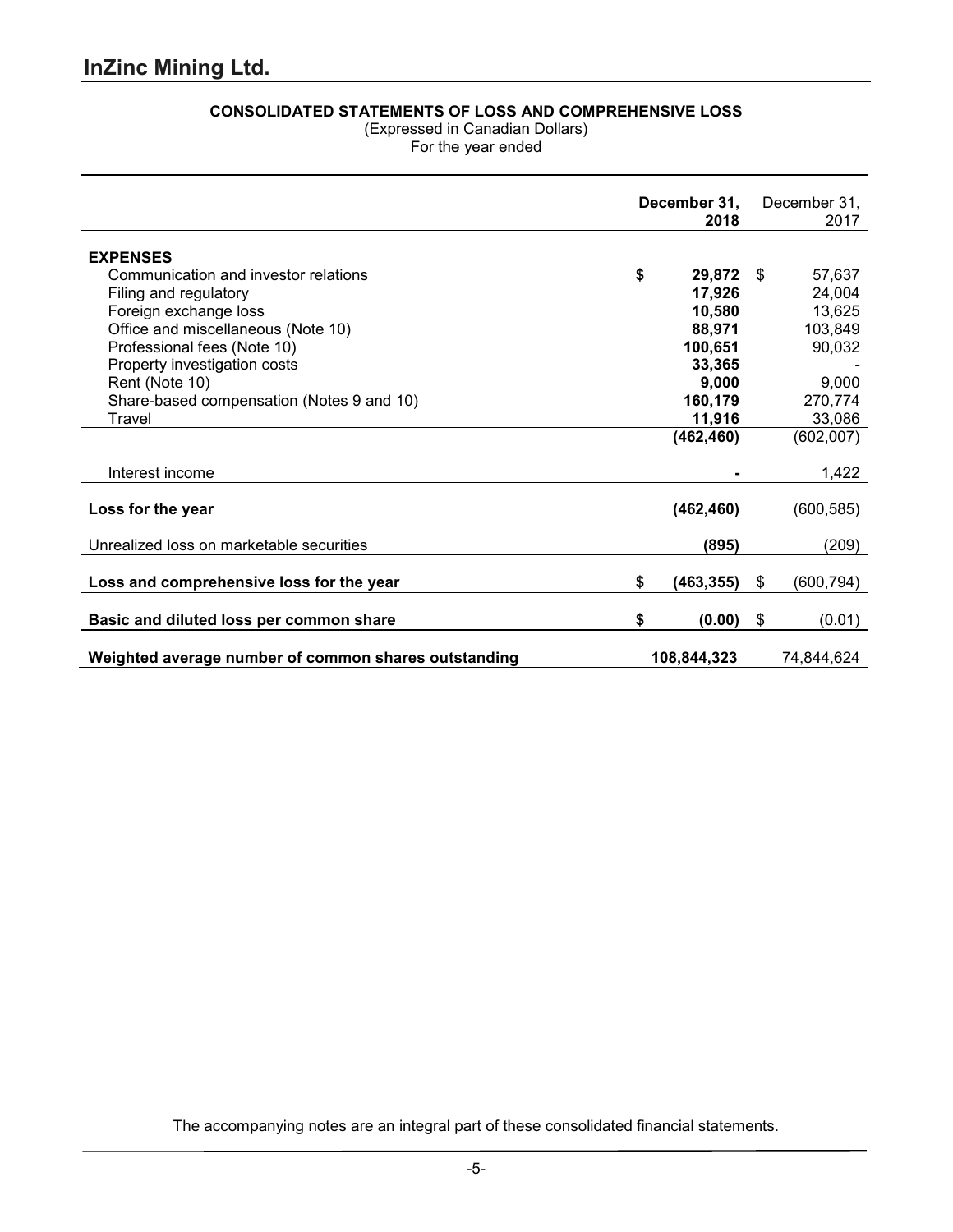# **CONSOLIDATED STATEMENT OF CHANGES IN SHAREHOLDERS' EQUITY**

(Expressed in Canadian Dollars)

|                                                                                                                                                                                                                                                       |                                  | Share capital                                |     |                                             |    |                                                            |                       |                                                                               |
|-------------------------------------------------------------------------------------------------------------------------------------------------------------------------------------------------------------------------------------------------------|----------------------------------|----------------------------------------------|-----|---------------------------------------------|----|------------------------------------------------------------|-----------------------|-------------------------------------------------------------------------------|
|                                                                                                                                                                                                                                                       | <b>Issued</b>                    | Amount                                       |     | Reserves-<br>share-based                    |    | Reserves-<br>accumulated<br>other<br>comprehensive<br>loss | <b>Deficit</b>        | <b>Total</b>                                                                  |
| <b>Balance at December 31, 2016</b>                                                                                                                                                                                                                   | 72,655,419                       | \$14,033,941                                 | \$. | 374,353                                     | \$ | (415)                                                      | \$ (8, 126, 512)      | \$6,281,367                                                                   |
| Shares issued for cash<br>Share issue costs<br>Shares issued for exploration and evaluation assets<br>Options exercised<br>Share-based compensation<br>Allocation of expired options<br>Unrealized loss on marketable securities<br>Loss for the year | 34,980,000<br>200,000<br>850,000 | 3,498,000<br>(409, 592)<br>48,000<br>153,000 |     | 153,241<br>(68,000)<br>270,774<br>(108,000) |    | (209)                                                      | 108,000<br>(600, 585) | 3,498,000<br>(256, 351)<br>48,000<br>85,000<br>270,774<br>(209)<br>(600, 585) |
| <b>Balance at December 31, 2017</b>                                                                                                                                                                                                                   | 108,685,419                      | \$17,323,349                                 | \$  | 622,368                                     | \$ | (624)                                                      | \$ (8,619,097)        | \$9,325,996                                                                   |
| Shares issued for exploration and evaluation assets<br>Share issue costs<br>Share-based compensation<br>Unrealized loss on marketable securities<br>Loss for the year                                                                                 | 200,000                          | 29,000<br>(3,380)                            |     | 160,179                                     |    | (895)                                                      | (462, 460)            | 29,000<br>(3,380)<br>160,179<br>(895)<br>(462, 460)                           |
| <b>Balance at December 31, 2018</b>                                                                                                                                                                                                                   | 108,885,419                      | \$17,348,969                                 | S   | 782,547                                     | S. | (1, 519)                                                   | \$ (9,081,557)        | \$9,048,440                                                                   |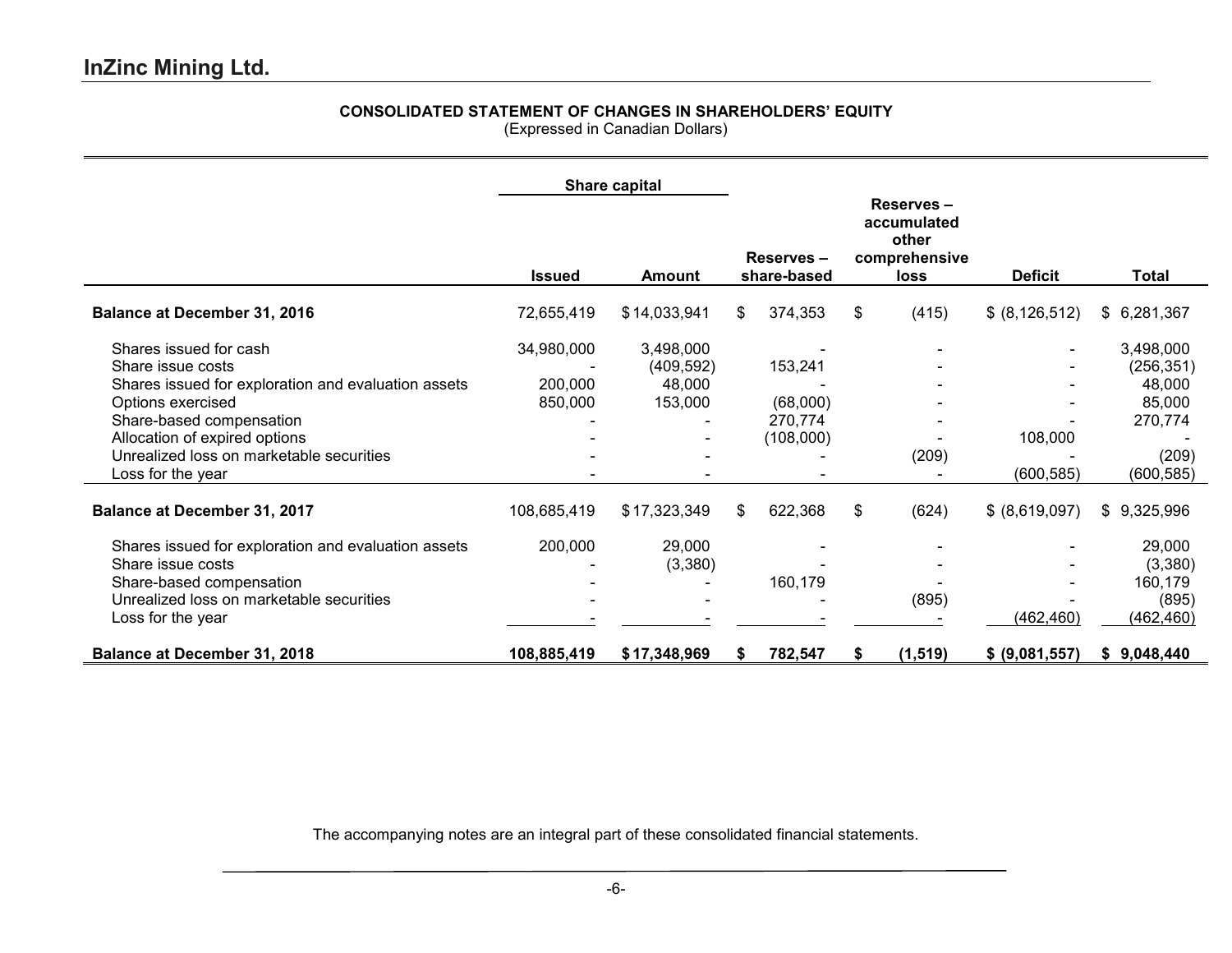# **CONSOLIDATED STATEMENT OF CASH FLOWS**

(Expressed in Canadian Dollars)

For the year ended

|                                                                                                           | December 31,<br>2018    | December 31,<br>2017 |
|-----------------------------------------------------------------------------------------------------------|-------------------------|----------------------|
| <b>OPERATING ACTIVITIES</b>                                                                               |                         |                      |
| Loss for the year                                                                                         | \$<br>(462, 460)        | \$<br>(600, 585)     |
|                                                                                                           |                         |                      |
| Items not involving cash:                                                                                 |                         |                      |
| Share-based compensation                                                                                  | 160,179                 | 270,774              |
| Unrealized foreign exchange loss (gain) on reclamation deposit                                            | (10, 239)               | 8,312                |
| Changes in non-cash working capital items:                                                                |                         |                      |
| Decrease (increase) in receivables                                                                        | (26, 721)               | 21,940               |
| Increase in prepaids                                                                                      | (4,074)                 | (1,930)              |
| Decrease (increase) in accounts payable and accrued liabilities                                           | (45, 571)               | 36,307               |
| Cash used in operating activities                                                                         | (388, 886)              | (265, 182)           |
| <b>CASH FROM INVESTING ACTIVITIES</b><br>Exploration and evaluation assets<br><b>Reclamation deposits</b> | (2,360,406)<br>(40,000) | (153, 904)           |
| Cash used in investing activities                                                                         | (2,400,406)             | (153, 904)           |
| <b>FINANCING ACTIVITIES</b>                                                                               |                         |                      |
| Proceeds from share issue                                                                                 |                         | 3,583,000            |
| Share issue costs                                                                                         | (96, 286)               | (163, 445)           |
| Cash provided by (used in) financing activities                                                           | (96, 286)               | 3,419,555            |
| Change in cash during the year                                                                            | (2,885,578)             | 3,000,469            |
| Cash, beginning of year                                                                                   | 3,483,198               | 482,729              |
| Cash, end of year                                                                                         | \$<br>597,620           | \$<br>3,483,198      |

Supplemental disclosure with respect to cash flows (Note 11)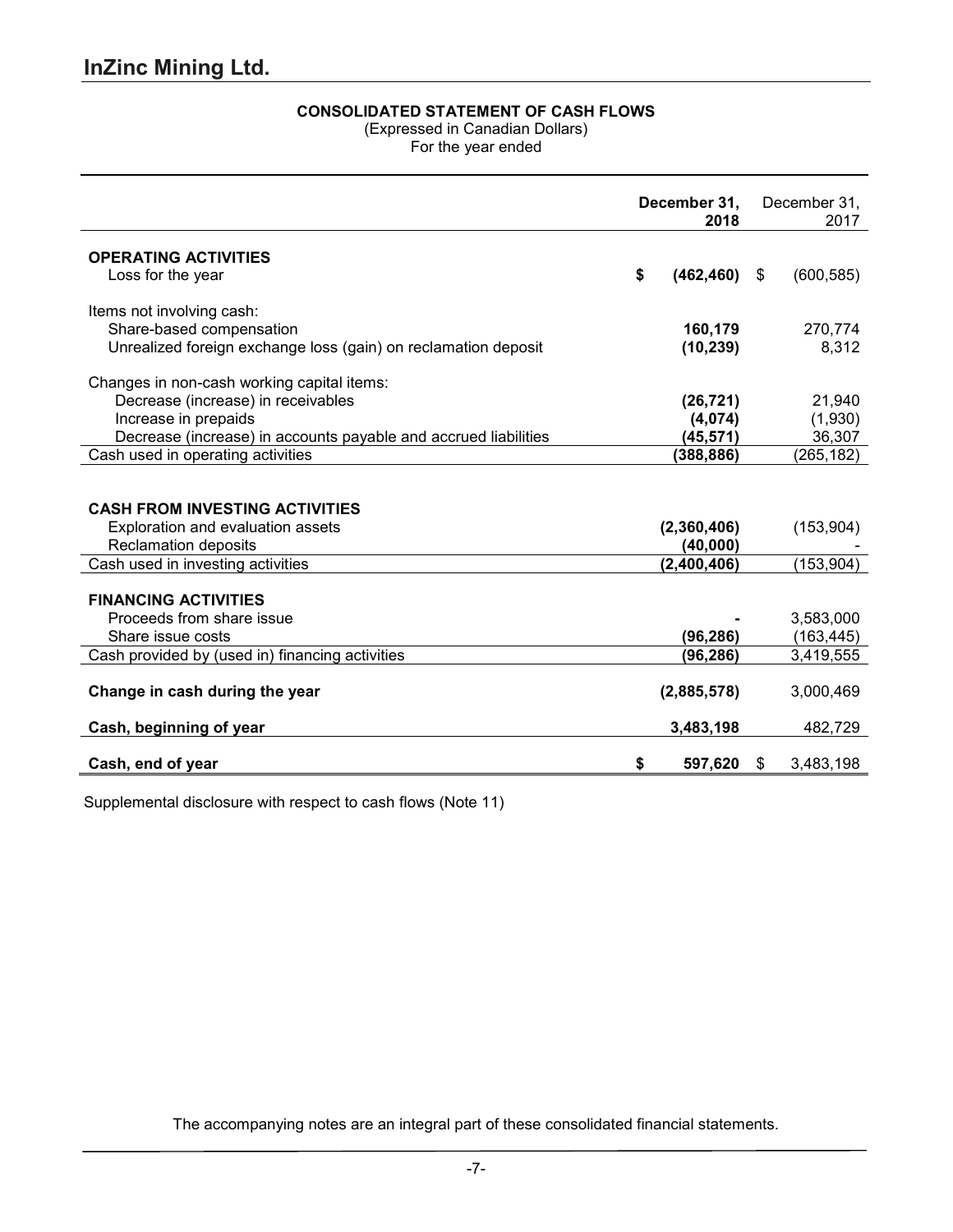## **1. NATURE OF OPERATIONS AND GOING CONCERN**

InZinc Mining Ltd. (the "Company") was incorporated on October 24, 1997 under the laws of British Columbia and was continued under the Canada Business Corporations Act in June 2002. The Company's head office is at 912 - 1112 West Pender Street, P.O. Box 48268, Station Bentall Centre, Vancouver, BC, V7X 1A2. The Company's registered and records office is at Suite 2300, Bentall 5, 550 Burrard Street, Box 30, Vancouver, BC, V6C 2B5. The Company is listed on the TSX Venture Exchange ("TSX-V") under the trading symbol IZN.

The Company's principal business activities include the acquisition and exploration of mineral exploration and evaluation assets in the United States and Canada. The Company has not yet determined whether its exploration and evaluation assets contain ore reserves that are economically recoverable. The recoverability of the amounts shown for exploration and evaluation assets are dependent upon the existence of economically recoverable reserves, the ability of the Company to obtain necessary financing to complete the development of those reserves and upon future profitable production. To date, the Company has not earned any revenues and is considered to be in the exploration stage.

These consolidated financial statements have been prepared assuming the Company will continue on a goingconcern basis. The Company has incurred losses since its inception and the ability of the Company to continue as a going-concern depends upon its ability to raise adequate financing and to develop profitable operations. These consolidated financial statements do not include adjustments to amounts and classifications of assets and liabilities that might be necessary should the Company be unable to continue operations.

The continuance of the Company's operations is dependent on obtaining sufficient additional financing in order to realize the recoverability of the Company's investments in exploration and evaluation assets which is dependent upon the existence of economically recoverable reserves and market prices for the underlying minerals. Management closely monitors metal commodity prices, individual equity movements and the stock market to determine the appropriate course of action to be taken by the Company if favourable or adverse market conditions occur. Management estimates it has sufficient funds to operate for the upcoming twelve months.

## **2. BASIS OF PREPARATION**

## **Statement of compliance**

These consolidated financial statements have been prepared in accordance with International Accounting Standards ("IAS") 1, "Presentation of Financial Statements" and utilize accounting policies consistent with International Financial Reporting Standards ("IFRS") issued by the International Accounting Standards Board and Interpretations of the International Financial Reporting Interpretations Committee.

## **Approval of the financial statements**

These consolidated financial statements were authorized for issue by the Audit Committee and Board of Directors on April 25, 2019.

## **Basis of presentation**

These consolidated financial statements have been prepared on a historical cost basis except for certain noncurrent assets and financial instruments, which are measured at fair value. In addition, these consolidated financial statements have been prepared using the accrual basis of accounting, except for cash flow information.

## **Functional and presentation currency**

These consolidated financial statements are presented in Canadian dollars, unless otherwise noted, which is the functional currency of the parent and of its subsidiary.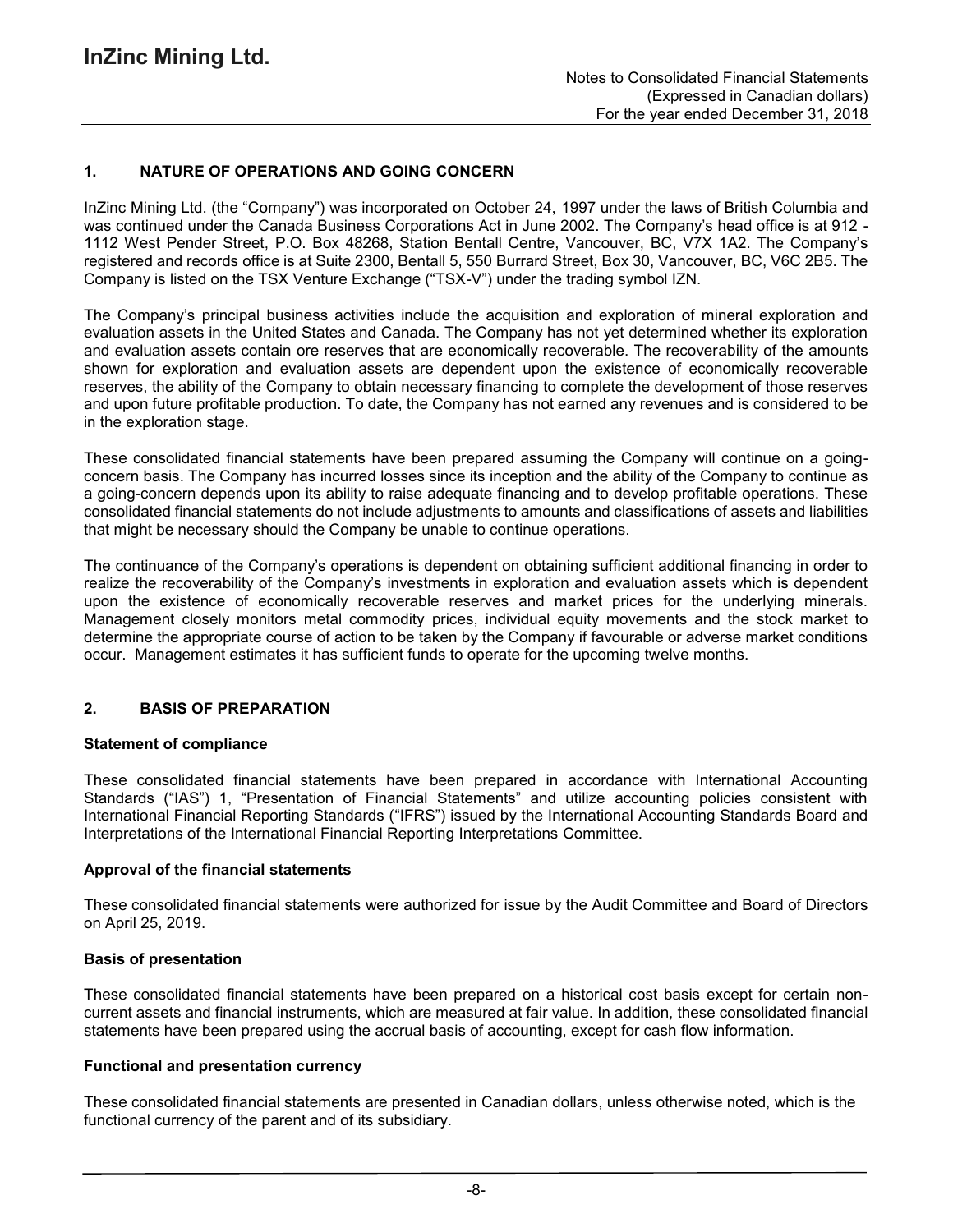## **2. BASIS OF PREPARATION** (cont'd…)

## **Basis of consolidation**

These consolidated financial statements of the Company include the accounts of the Company and its whollyowned subsidiary, N.P.R. (US) Inc., a Nevada corporation, the principal activity of which is exploration in the United States. Control exists when the Company has the power, directly or indirectly, to govern the financial and operating policies of an entity so as to obtain benefits from its activities. All inter-company transactions and balances have been eliminated upon consolidation.

## **Significant estimates**

The preparation of these consolidated financial statements in conformity with IFRS requires management to make certain estimates, judgments and assumptions that affect the reported amounts of assets and liabilities at the date of the consolidated financial statements and the reported expenses during the period.

Although management uses historical experience and its best knowledge of the amount, events or actions to form the basis for judgments and estimates, actual results may differ from these estimates.

Estimates are made when applying accounting policies. The critical estimates that have the most significant effects on the amounts recognized in the consolidated financial statements are as follows:

## Economic recoverability and probability of future economic benefits of exploration and evaluation assets

Management has determined that exploration, evaluation, and related costs incurred which were capitalized may have future economic benefits and may be economically recoverable. Management uses several criteria in its assessments of economic recoverability and probability of future economic benefits including, geologic and other technical information, a history of conversion of mineral deposits with similar characteristics to its own properties to proven and probable mineral reserves, the quality and capacity of existing infrastructure facilities, evaluation of permitting and environmental issues and local support for the project.

## Valuation of share-based compensation

The Company uses the Black-Scholes Option Pricing Model for valuation of share-based compensation. Option pricing models require the input of subjective assumptions including expected price volatility, interest rate, and forfeiture rate. Changes in the input assumptions can materially affect the fair value estimate and the Company's earnings and equity reserves.

## **Significant judgments**

Information about critical judgments in applying accounting policies that have the most significant effect on the amounts recognized in these consolidated financial statements are, but are not limited to, as follows:

## Determination of functional currency

The Company determines the functional currency through an analysis of several indicators such as expenses and cash flow, financing activities, retention of operating cash flows, and frequency of transactions with the reporting entity.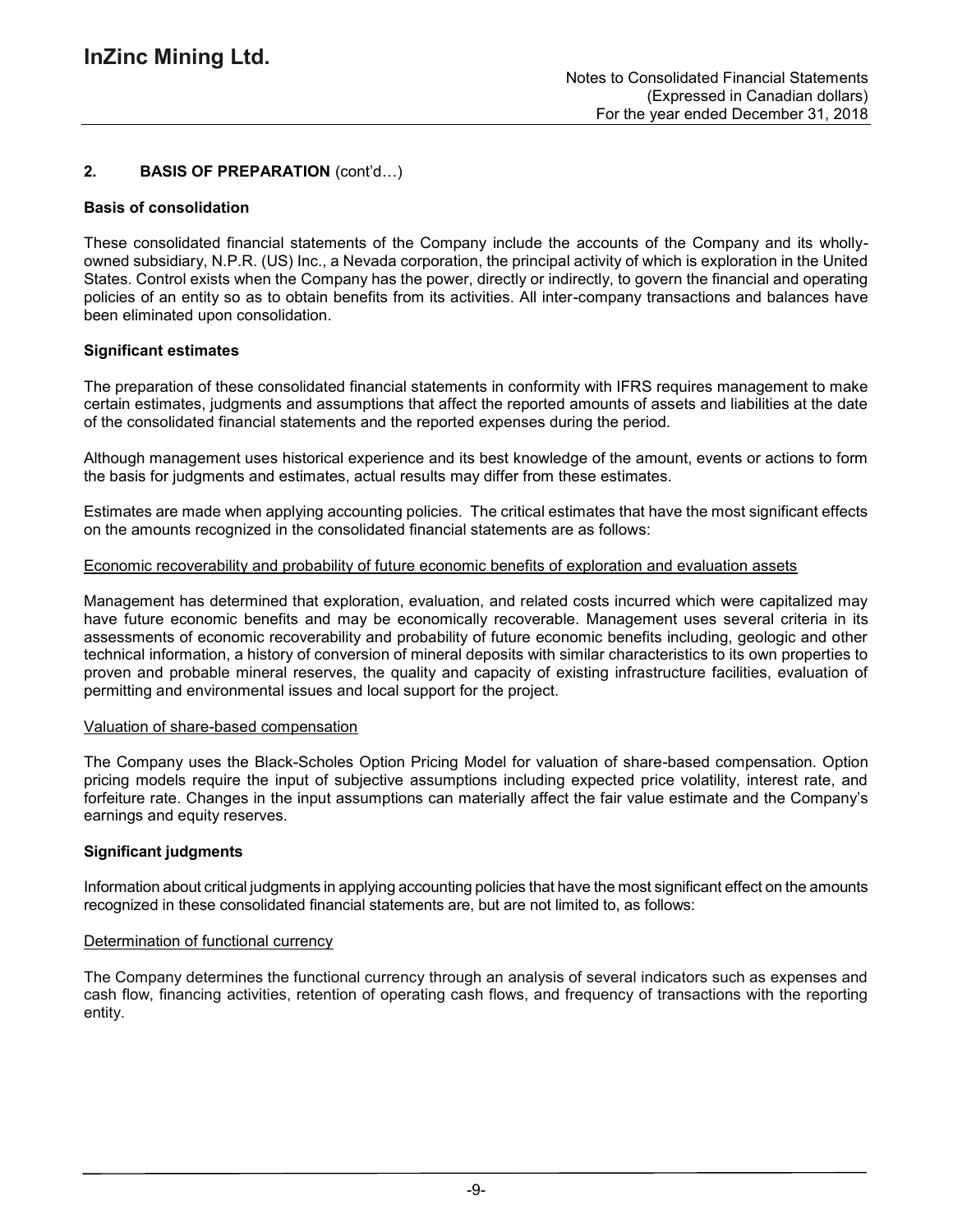## **3. SIGNIFICANT ACCOUNTING POLICIES**

## **Exploration and evaluation assets**

Pre-exploration costs are expensed as incurred.

Costs directly related to the exploration and evaluation of mineral properties are capitalized once the legal rights to explore the mineral properties are acquired or obtained. When the technical and commercial viability of a mineral resource have been demonstrated and a development decision has been made, the capitalized costs are first tested for impairment and the capitalized costs of the related property are transferred to mining assets and upon commencement of commercial operations are amortized over the estimated useful life of the property following.

If it is determined that capitalized acquisition, exploration and evaluation costs are not recoverable, or the property is abandoned or management has determined an impairment in value, the property is written down to its recoverable amount. Exploration and evaluation assets are reviewed for impairment when facts and circumstances suggest that the carrying amount may exceed its recoverable amount.

Capitalized amounts include the cash or other consideration and the assigned value of shares issued, if any, on the acquisition of exploration and evaluation assets. Costs related to properties acquired under option agreements or joint ventures, whereby payments are made at the sole discretion of the Company, are recorded in the accounts at such time as the payments are made. The Company does not accrue estimated future costs of maintaining its exploration and evaluation assets in good standing.

Capitalized costs as reported on the statements of financial position represent costs incurred to date and may not reflect actual, present, or future values. Recovery of carrying value is dependent upon future commercial success or proceeds from disposition of the exploration and evaluation property interests.

Management evaluates each mineral interest on a reporting period basis or as events and circumstances warrant, and makes a determination based on exploration activity and results, estimated future cash flows and availability of funding as to which costs are capitalized or charged as impairment charges. Write downs due to impairment in value are charged to profit or loss.

Exploration and evaluation assets, where future cash flows are not reasonably determinable, are evaluated for impairment based on results of exploration work, management's intentions and determination of the extent to which future exploration programs are warranted and likely to be funded.

General exploration costs not related to specific properties and general administrative expenses are charged to profit or loss in the year in which they are incurred.

## **Restoration and environmental obligations**

The Company recognizes liabilities for statutory, contractual, constructive or legal obligations associated with the retirement of long-term assets, when those obligations result from the acquisition, construction, development or normal operation of the assets. The net present value of future restoration cost estimates arising from the decommissioning of plant and other site preparation work is capitalized to exploration and evaluation assets along with a corresponding increase in the restoration provision in the period incurred. Discount rates using a pre-tax rate that reflect the time value of money are used to calculate the net present value. The restoration asset will be depreciated on the same basis as other mining assets.

The Company's estimates of restoration costs could change as a result of changes in regulatory requirements, discount rates and assumptions regarding the amount and timing of the future expenditures. These changes are recorded directly to the related asset with a corresponding entry to the restoration provision. The Company's estimates are reviewed annually for changes in regulatory requirements, discount rates, effects of inflation and changes in estimates.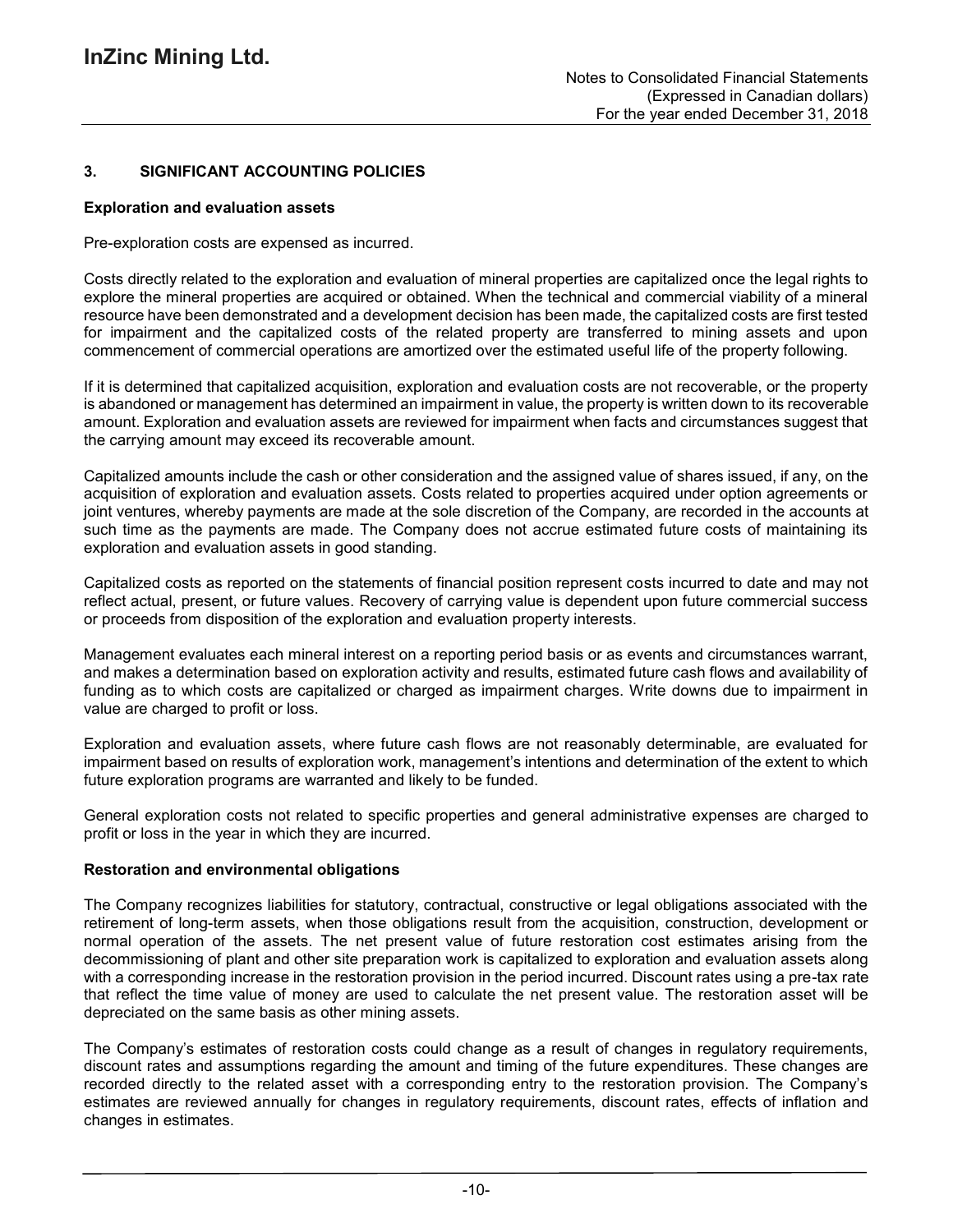Changes in the net present value, excluding changes in amount and timing of the Company's estimates of reclamation costs, are charged to profit or loss.

The net present value of restoration costs arising from subsequent site damage that is incurred on an ongoing basis during production are charged to profit or loss in the period incurred.

The Company has no restoration and environmental obligations for the years presented.

#### **Impairment of assets**

The carrying amount of the Company's assets (which includes exploration and evaluation assets) is reviewed at each reporting date to determine whether there is any indication of impairment. If such indication exists, the recoverable amount of the asset is estimated in order to determine the extent of the impairment loss. An impairment loss is recognized whenever the carrying amount of an asset or its cash generating unit exceeds its recoverable amount. Impairment losses are recognized in profit or loss.

The recoverable amount of assets is the greater of an asset's fair value less cost to sell and value in use. In assessing value in use, the estimated future cash flows are discounted to their present value using a pre-tax discount rate that reflects the current market assessments of the time value of money and the risks specific to the asset. For an asset that does not generate cash inflows largely independent of those from other assets, the recoverable amount is determined for the cash-generating unit to which the asset belongs.

An impairment loss is only reversed if there is an indication that the impairment loss may no longer exist and there has been a change in the estimates used to determine the recoverable amount, however, not to an amount higher than the carrying amount that would have been determined had no impairment loss been recognized in previous years.

Assets that have an indefinite useful life are not subject to amortization and are tested annually for impairment.

## **Share capital**

Financial instruments issued by the Company are classified as equity only to the extent that they do not meet the definition of a financial liability or financial asset. The Company's common shares, share purchase warrants, and stock options are classified as equity instruments.

Incremental costs directly attributable to the issue of new shares or options are recognized as a deduction from equity, net of tax.

#### Valuation of equity units issued in private placements

The Company has adopted a residual value method with respect to the measurement of shares and warrants issued as private placement units. The residual value method first allocates value to the more easily measurable component based on fair value and then the residual value, if any, to the less easily measurable component.

The fair value of the common shares issued in private placements was determined to be the more easily measurable component and were valued at their fair value, as determined by the closing price on the issuance date, the balance, if any, was allocated to the attached warrants. Any fair value attributed to the warrants is recorded to reserves. If the warrants expire unexercised, the value attributed to the warrants is transferred to share capital.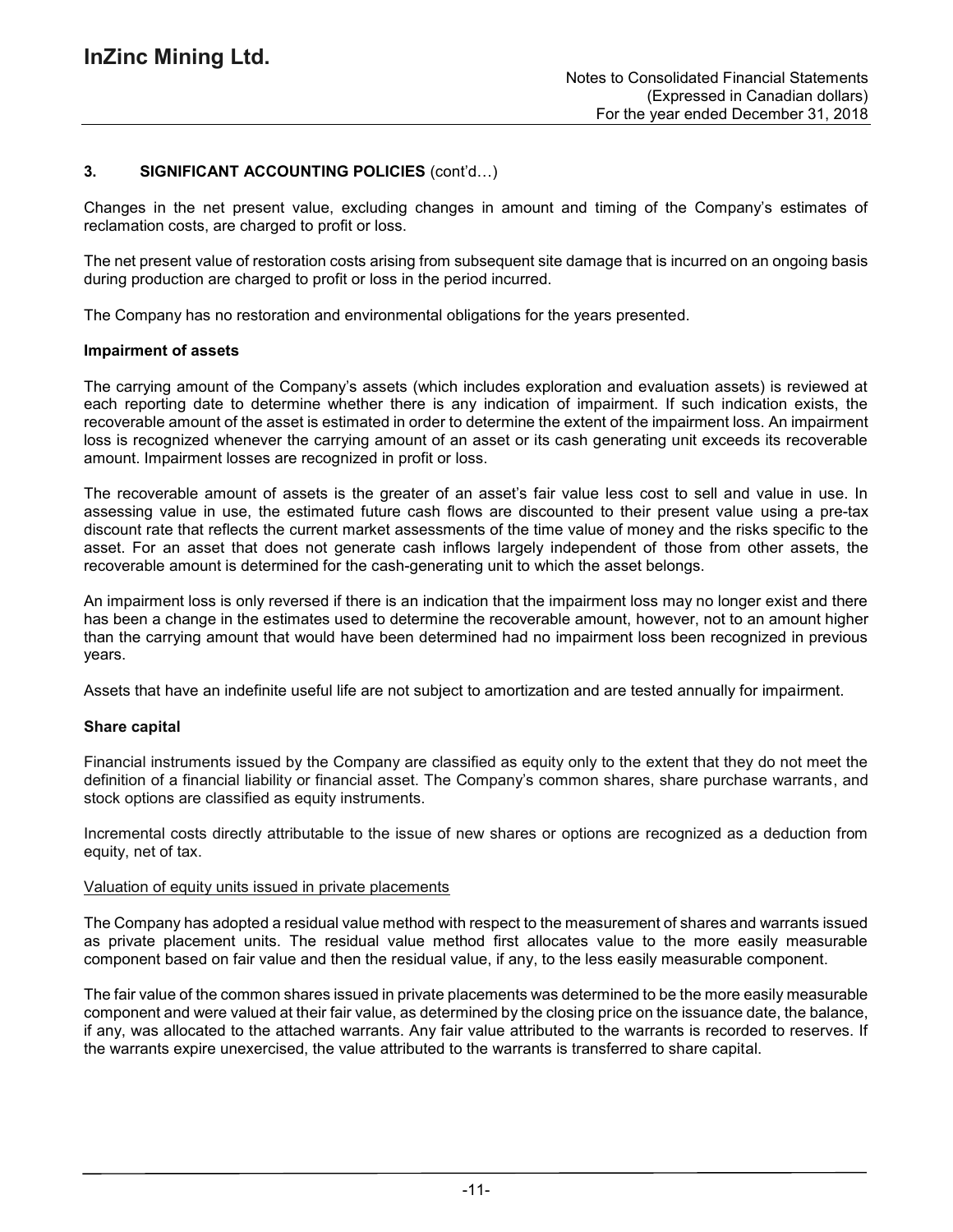**Share capital** (cont'd…)

## Share-based compensation

The Company uses the fair value based method of accounting for stock options granted to employees and directors and for compensatory warrants. Under this method, the fair value of the stock options and compensatory warrants are determined using the Black-Scholes option pricing model. The fair value of stock options is recognized to expense over the vesting period, and the fair value of compensatory warrants is recognized as share issuance costs, with the offsetting credit to reserves. If the stock options or warrants are exercised, the proceeds are credited to share capital and the fair value of the options or warrants exercised are reclassified from reserves to share capital. If stock options expire unexercised, the value attributed to the options is transferred to deficit.

## **Basic and diluted loss per share**

Basic earnings (loss) per share is computed by dividing net earnings (loss) available to common shareholders by the weighted average number of shares outstanding during the reporting period. Diluted earnings (loss) per share is computed similar to basic earnings (loss) per share except that the weighted average shares outstanding are increased to include additional shares for the assumed exercise of stock options and warrants, if dilutive. The number of additional shares is calculated by assuming that outstanding stock options and warrants were exercised and that the proceeds from such exercises were used to acquire common stock at the average market price during the reporting periods. Options and warrants were excluded from diluted loss per share as they proved to be antidilutive.

## **Financial instruments**

## Financial assets

On initial recognition, financial assets are recognized at fair value and are subsequently classified and measured at: amortized cost; fair value through other comprehensive income ("FVOCI"); or fair value through profit or loss ("FVTPL). The classification of financial assets depends on the purpose for which the financial assets were acquired and is generally based on the business model in which a financial asset is managed and its contractual cash flow characteristics. Financial assets are measured at fair value net of transaction costs that are directly attributable to its acquisition except for financial assets at FVTPL where transaction costs are expensed. All financial assets not classified and measured at amortized cost or FVOCI are measured at FVTPL. On initial recognition of an equity instrument that is not held for trading, the Company may irrevocably elect to present subsequent changes in the investment's fair value in other comprehensive income. The classification determines the method by which the financial assets are carried on the consolidated statement of financial position subsequent to inception and how changes in value are recorded. Financial assets are classified as current assets or non-current assets based on their maturity date.

The Company's financial assets which consist of cash, receivables, and reclamation deposits are classified as amortized cost. Marketable securities are classified as FVOCI.

## Financial liabilities

Financial liabilities are designated as either: fair value through profit or loss; or amortized cost. All financial liabilities are classified and subsequently measured at amortized cost except for financial liabilities at FVTPL. The classification determines the method by which the financial liabilities are carried on the consolidated statement of financial position subsequent to inception and how changes in value are recorded.

The Company's financial liabilities which consist of accounts payable and accrued liabilities are classified as amortized cost.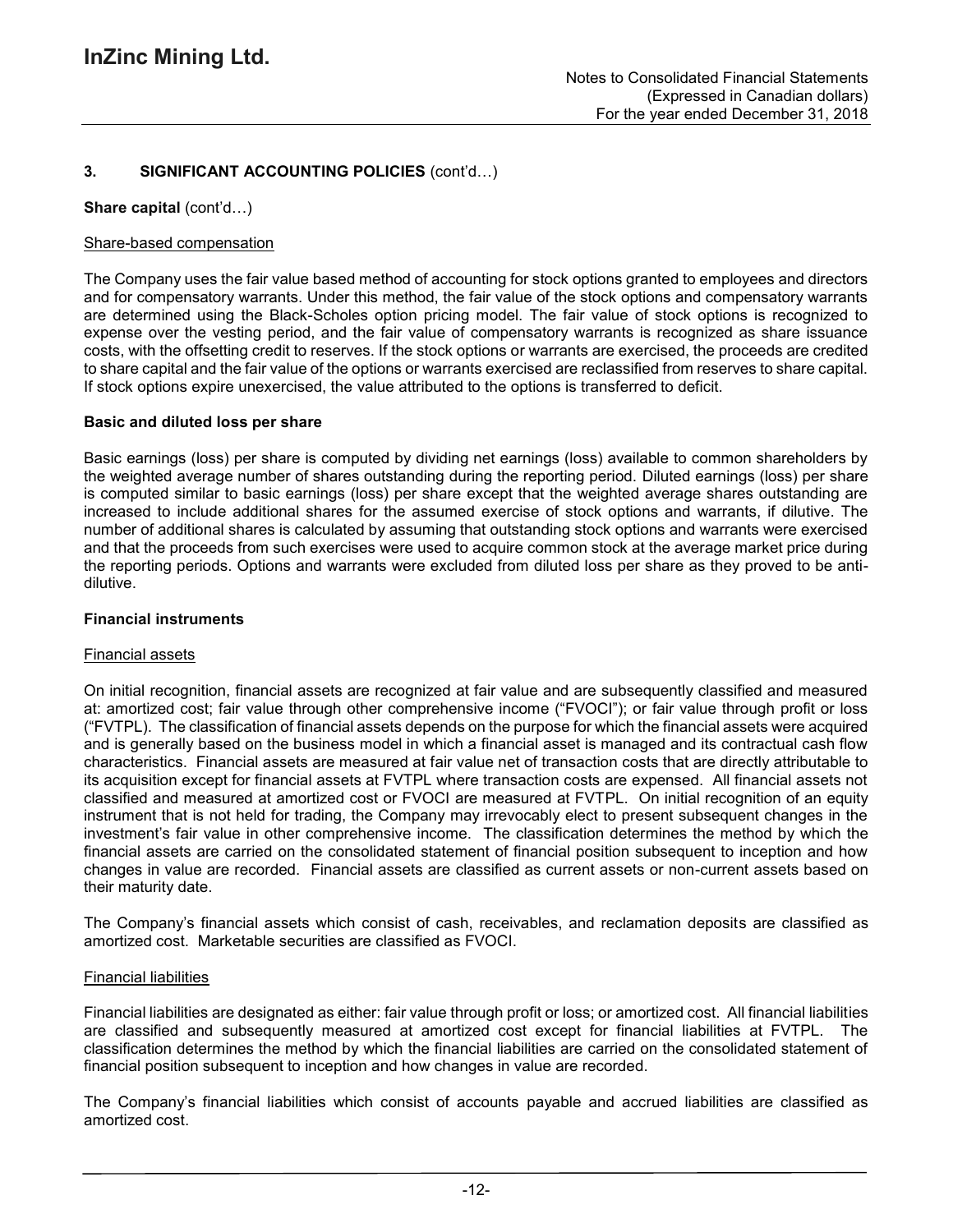## **Financial instruments** (cont'd…)

## Impairment of financial assets

An expected credit loss ("ECL") model applies to financial assets measured at amortized cost, contract assets and debt investments at FVOCI, but not to investments in equity instruments. The ECL model requires a loss allowance to be recognized based on expected credit losses. The estimated present value of future cash flows associated with the asset is determined and an impairment loss is recognized for the difference between this amount and the carrying amount as follows: the carrying amount of the asset is reduced to estimated present value of the future cash flows associated with the asset, discounted at the financial asset's original effective interest rate, either directly or through the use of an allowance account and the resulting loss is recognized in profit or loss for the period. In a subsequent period, if the amount of the impairment loss related to financial assets measured at amortized cost decreases, the previously recognized impairment loss is reversed through profit or loss to the extent that the carrying amount of the investment at the date the impairment is reversed does not exceed what the amortized cost would have been had the impairment not been recognized. The Company's financial assets measured at amortized cost are subject to the ECL model.

## **Income taxes**

## Current income tax

Current income tax assets and liabilities for the current period are measured at the amount expected to be recovered from or paid to the taxation authorities. The tax rates and tax laws used to compute the amount are those that are enacted or substantively enacted, at the reporting date, in the country where the Company operates and generates taxable income.

## Deferred tax

Deferred taxes are recognized in respect of temporary differences at the reporting date between the tax bases of assets and liabilities and their carrying amounts for financial reporting purposes. Deferred tax assets and liabilities are measured at the tax rates that are expected to apply to the year when the asset is realized or the liability is settled, based on tax rates (and tax laws) that have been enacted or substantively enacted by the end of the reporting period. Deferred tax assets and deferred tax liabilities are offset, if a legally enforceable right exists to set off current tax assets against current income tax liabilities and the deferred taxes relate to the same taxable entity and the same taxation authority.

The carrying amount of deferred tax assets is reviewed at the end of each reporting period and recognized only to the extent that it is probable that sufficient taxable profit will be available to allow all or part of the deferred tax asset to be utilized. The Company has not recognized any deferred tax assets for the years presented.

## **New accounting policies adopted**

## IFRS 9, Financial Instruments

Effective January 1, 2018, the Company retrospectively adopted IFRS 9. This standard replaces IAS 39 Financial Instruments: Recognition and Measurement. Prior periods were not restated and there was no material impact to the Company's consolidated financial statements as a result of transitioning to IFRS 9. IFRS 9 introduced a revised model for classification and measurement, and while this has resulted in financial instrument classification changes, there were no quantitative impacts from adoption. Cash has changed classification from FVTPL to amortized cost. The carrying value is equal to its fair value given the short-term nature of the asset, therefore, there is no change in the carrying value as a result of the change in classification. There are no transitional impacts regarding financial liabilities in regards to classification and measurement.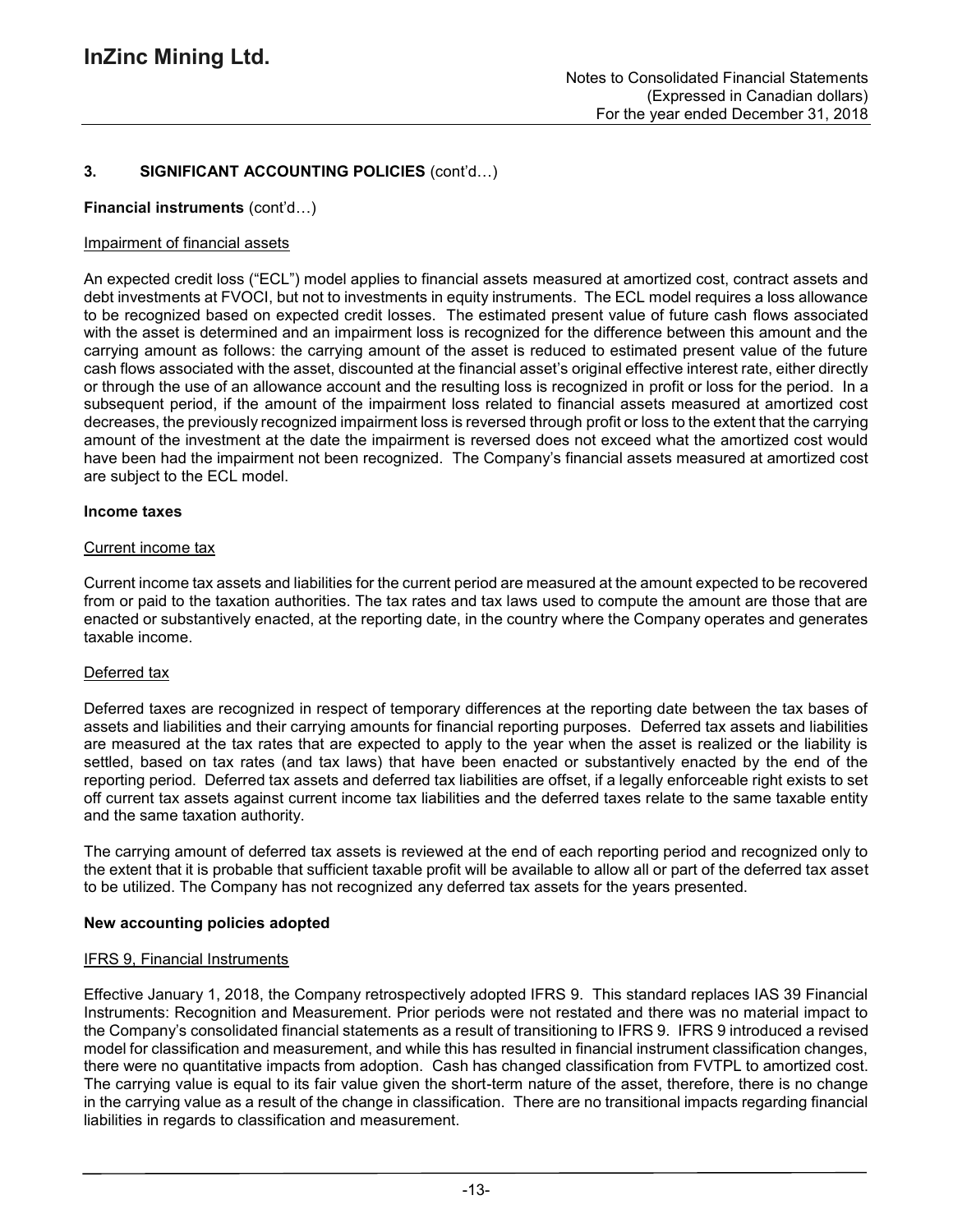## **Financial instruments** (cont'd…)

## IFRS 9, Financial Instruments (cont'd…)

The adoption of the ECL impairment model had a negligible impact on the carrying amounts of the Company's financial assets given the nature of the items and that receivables are substantially all current and there is a minimal level of default.

## IFRS 15, Revenue from Contracts with Customers

IFRS 15 establishes principles that an entity shall apply to report useful information to users of financial statements about the nature, amount, timing and uncertainty of revenue and cash flows arising from a contract with a customer. There was no impact on the consolidated financial statements as a result of adopting this standard.

## **New and amended IFRS pronouncements**

The following new standards, amendments to standards and interpretations applicable to the Company are not yet effective and have not been applied in preparing these consolidated financial statements.

## IFRS 16, Leases

IFRS 16, "Leases" replaces IAS 17, "Leases". The new standard requires lessees to recognize a lease liability reflecting future lease payments and a "right-of-use asset" for virtually all lease contracts, and to record it on the statement of financial position, except with respect to lease contracts that meet limited exception criteria. The standard is effective for annual periods beginning on or after January 1, 2019, with earlier application permitted. The Company has determined the impact of this new standard will be increased disclosure.

## **4. CASH**

Cash is comprised as follows:

|                                                                              | December 31,<br>2018 | December 31,<br>2017 |
|------------------------------------------------------------------------------|----------------------|----------------------|
| Cash in Canadian financial institutions<br>Cash in US financial institutions | 579,932<br>17,688    | \$ 3,482,798<br>400  |
|                                                                              | 597.620              | \$3,483,198          |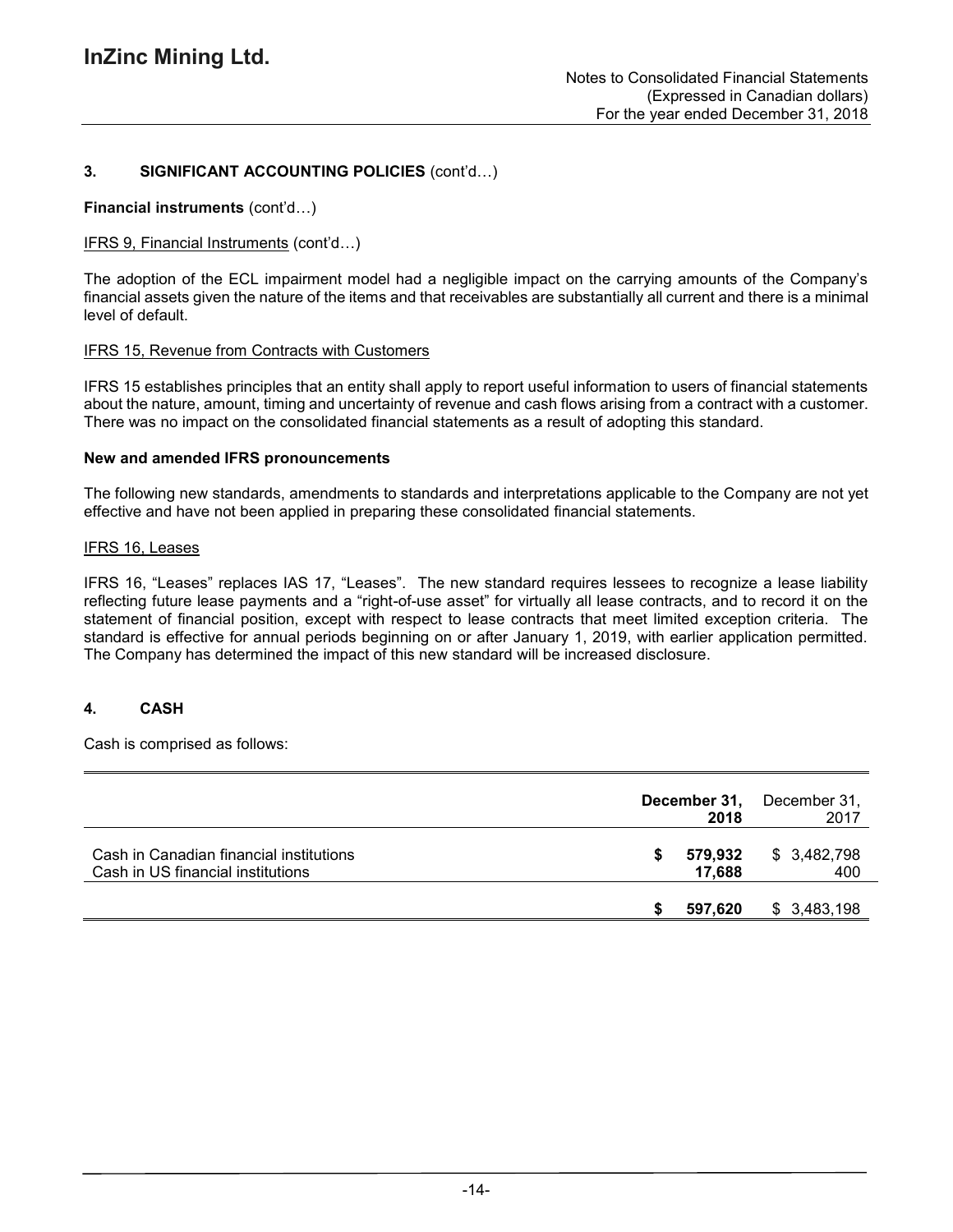# **5. RECEIVABLES**

Receivables are comprised as follows:

|                                            | December 31,<br>2018 |                          | December 31,<br>2017 |
|--------------------------------------------|----------------------|--------------------------|----------------------|
| <b>GST</b> receivable<br>Other receivables | 40,075<br>S          | $\overline{\phantom{0}}$ | \$<br>8,023<br>5,331 |
|                                            | 40,075               |                          | 13,354               |

## **6. MARKETABLE SECURITIES**

As at December 31, 2018 the fair market value of the securities held was \$770 (2017 - \$1,665).

## **7. EXPLORATION AND EVALUATION ASSETS**

Title to exploration and evaluation assets involves inherent risks due to difficulties of determining the validity of certain mineral claims and leases as well as the potential for problems arising from the frequently ambiguous conveyancing history characteristic of many exploration and evaluation assets. The Company has investigated the titles to its exploration and evaluation assets and, to the best of its knowledge, the titles are in good standing.

## **West Desert property**

The Company holds a 100% interest in various mining claims and a mineral lease referred to as the West Desert property ("West Desert"), located in Utah, USA. The property is subject to a 1.5% net smelter returns royalty ("NSR") and a future cash payment of \$1,000,000, upon the completion of a financing necessary to bring West Desert into production.

## **PX property**

The Company holds a 100% interest in various mining claims referred to as the PX property ("PX"), located in Utah, USA.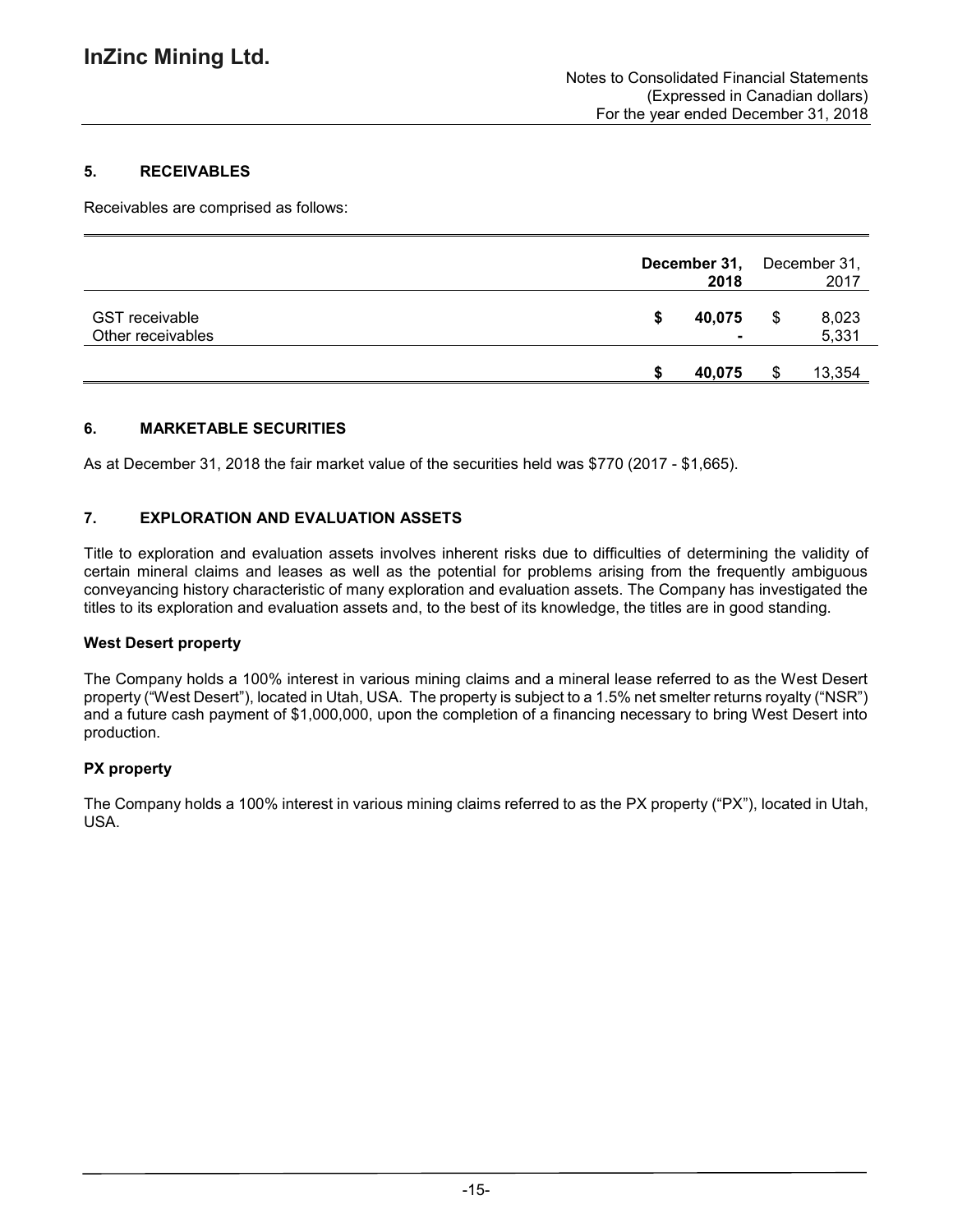## **7. EXPLORATION AND EVALUATION ASSETS** (cont'd…)

## **Indy property**

On October 18, 2016, the Company entered into an option agreement with Pac Shield Resources Inc. ("PSR"), a private British Columbia company, to acquire a 100% interest in and to certain mineral claims located in the central British Columbia referred to as the Indy Property ("Indy").

To acquire Indy, the Company must make cash payments totaling \$305,000, issue a total of 2,100,000 common shares, and complete work commitments of \$2,600,000, as follows:

|                              | <b>Acquisition</b><br>in cash | <b>Acquisition</b><br>in shares | Work<br>commitments |
|------------------------------|-------------------------------|---------------------------------|---------------------|
| March 24, 2017 (completed)   | \$                            | 200,000                         | \$                  |
| April 4, 2017 (completed)    | 30,000                        |                                 |                     |
| January 29, 2018 (completed) | 25,000                        | 200,000                         | 75,000              |
| January 29, 2019 (Note 16)   | 25,000                        | 300,000                         | 200,000             |
| January 29, 2020             | 25,000                        | 400,000                         | 325,000             |
| January 29, 2021             | 75,000                        | 500,000                         | 750,000             |
| January 29, 2022             | 125,000                       | 500,000                         | 1,250,000           |
|                              | \$<br>305,000                 | 2,100,000                       | 2,600,000<br>SS.    |

In addition, a \$500,000 cash payment and the issuance of 500,000 shares of the Company will be made to PSR if the Company files a technical report establishing a 500,000,000 pound zinc resource on the property. A further \$500,000 cash payment will be made to PSR should the Company file a technical report establishing a 750,000,000 pound zinc resource on the property.

The property is subject to a 1.0% NSR held by PSR (the "PSR NSR") and a 1.5% NSR held by Kerry Curtis, nonexecutive Chairman of the Board and a director of the Company, and a director and the controlling shareholder of PSR. On exercise of the option and prior to completion of a feasibility study on the property, the Company has the right to purchase the PSR NSR for \$1,500,000.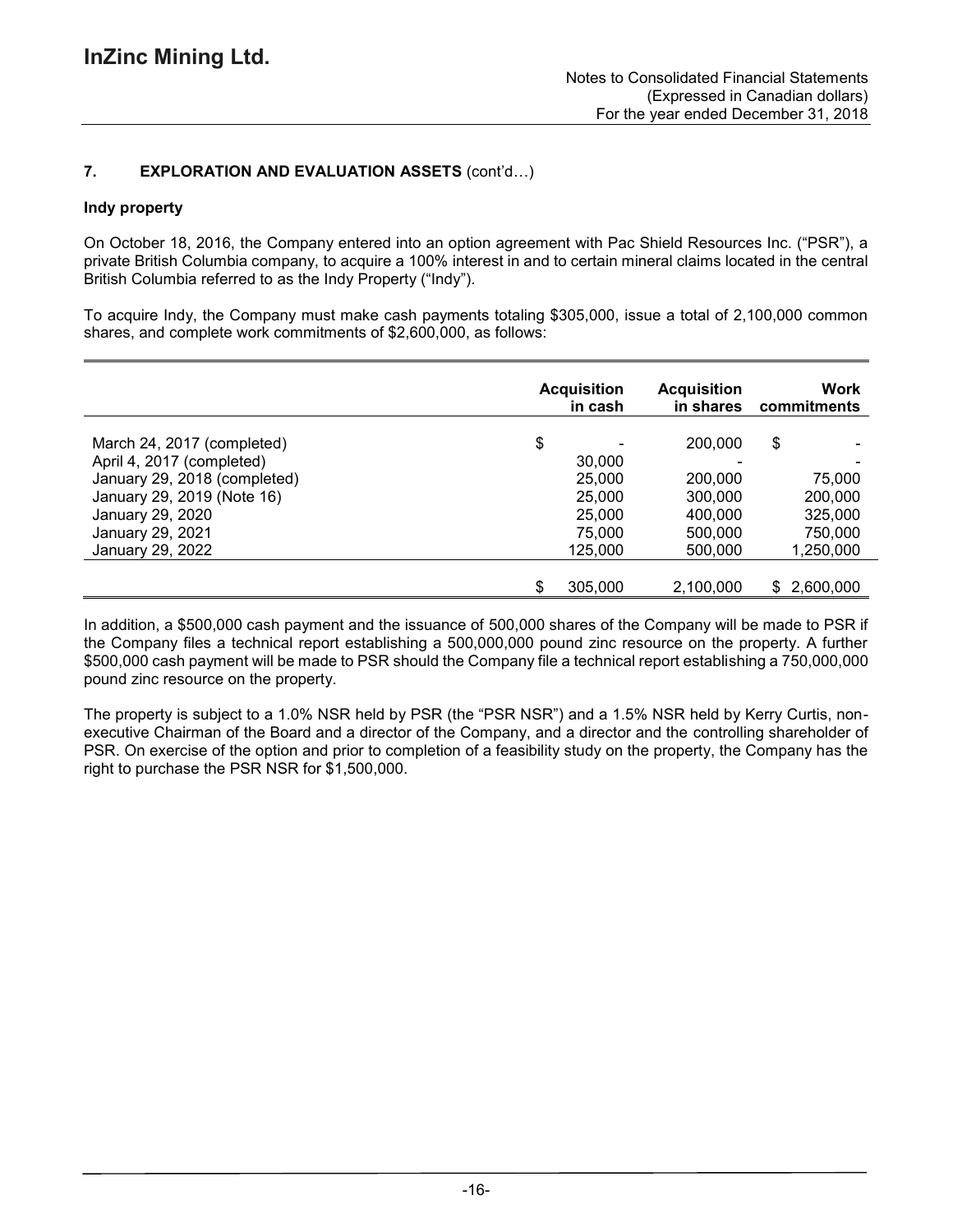# **7. EXPLORATION AND EVALUATION ASSETS** (cont'd…)

The following table represents expenditures incurred on the exploration and evaluation assets during the year ended December 31, 2018:

|                                                        | <b>West Desert</b>        | <b>PX</b>     | Indy          | <b>Total</b>  |
|--------------------------------------------------------|---------------------------|---------------|---------------|---------------|
|                                                        |                           |               |               |               |
| <b>Acquisition costs</b><br>Balance, December 31, 2017 | $\mathfrak{S}$<br>394,127 | \$            | \$<br>79,280  | \$<br>473,407 |
| Additions during the year:                             |                           |               |               |               |
| Cash payments                                          |                           |               | 25,000        | 25,000        |
| Shares issued                                          |                           |               | 29,000        | 29,000        |
| Staking                                                |                           | 35,066        | 15,483        | 50,549        |
|                                                        |                           | 35,066        | 69,483        | 104,549       |
| Balance, December 31, 2018                             | 394,127                   | 35,066        | 148,763       | 577,956       |
|                                                        |                           |               |               |               |
| <b>Deferred exploration costs</b>                      |                           |               |               |               |
| Balance, December 31, 2017                             | 5,330,585                 |               | 76,017        | 5,406,602     |
| Additions during the year:                             |                           |               |               |               |
| Air support                                            |                           |               | 11,165        | 11,165        |
| Analytical                                             | 48,775                    | 343           | 16,555        | 65,673        |
| Claims maintenance                                     | 52,235                    | 25,331        |               | 77,566        |
| Communication                                          | 1,565                     |               | 2,580         | 4,145         |
| Community engagement                                   |                           |               | 750           | 750           |
| <b>Drilling</b>                                        | 1,059,237                 |               | 336,041       | 1,395,278     |
| Engineering                                            | 613                       |               |               | 613           |
| Environmental                                          |                           |               | 596           | 596           |
| Equipment and supplies                                 | 92,730                    |               | 100,758       | 193,488       |
| Geophysics                                             | 51,527                    | 27,759        |               | 79,286        |
| Permitting                                             | 290                       |               | 3,319         | 3,609         |
| Personnel                                              | 237,627                   | 16,621        | 153,455       | 407,703       |
| Room and board                                         | 57,811                    |               | 27,189        | 85,000        |
| <b>Travel</b>                                          | 10,954                    | 2,792         | 7,291         | 21,037        |
|                                                        | 1,613,364                 | 72,846        | 659,699       | 2,345,909     |
| Balance, December 31, 2018                             | 6,943,949                 | 72,846        | 735,716       | 7,752,511     |
| B.C. mineral exploration tax credit                    |                           |               | (22, 805)     | (22, 805)     |
| Total, December 31, 2018                               | \$7,338,076               | 107,912<br>\$ | 861,674<br>\$ | \$8,307,662   |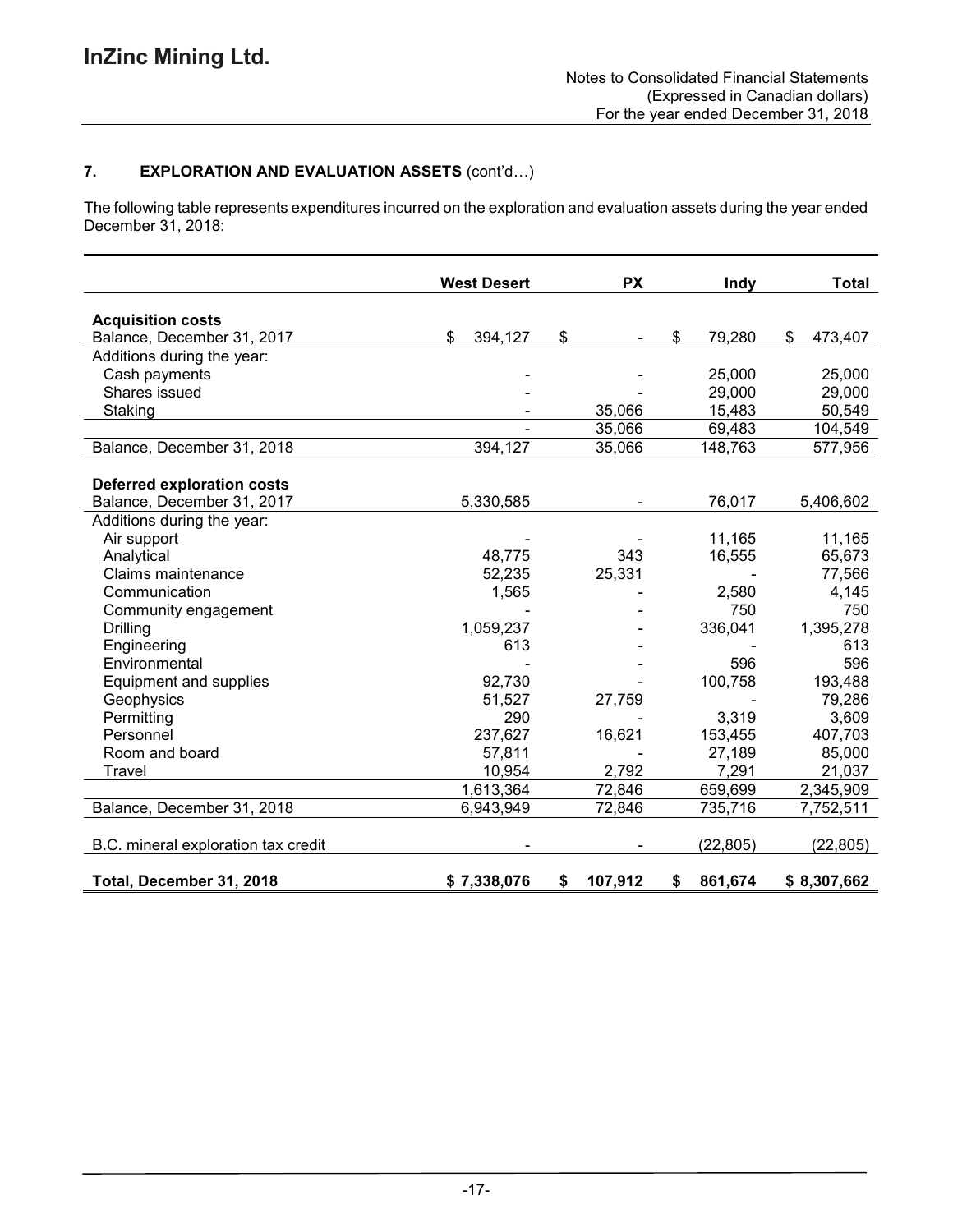# **7. EXPLORATION AND EVALUATION ASSETS** (cont'd…)

The following table represents expenditures incurred on the exploration and evaluation assets during the year ended December 31, 2017:

|                                                        | <b>West Desert</b> | <b>PX</b>                | <b>Indy</b>   | <b>Total</b>  |
|--------------------------------------------------------|--------------------|--------------------------|---------------|---------------|
|                                                        |                    |                          |               |               |
| <b>Acquisition costs</b><br>Balance, December 31, 2016 | \$<br>394,127      | \$                       | \$            | \$<br>394,127 |
|                                                        |                    |                          |               |               |
| Additions during the year:                             |                    |                          | 30,000        | 30,000        |
| Cash payments                                          |                    |                          |               |               |
| Shares issued                                          |                    |                          | 48,000        | 48,000        |
| Staking                                                |                    |                          | 1,280         | 1,280         |
|                                                        |                    |                          | 79,280        | 79,280        |
| Balance, December 31, 2017                             | 394,127            |                          | 79,280        | 473,407       |
|                                                        |                    |                          |               |               |
| <b>Deferred exploration costs</b>                      |                    |                          |               |               |
| Balance, December 31, 2016                             | 5,275,540          |                          |               | 5,275,540     |
| Additions during the year:                             |                    |                          |               |               |
| Air support                                            |                    |                          | 17,530        | 17,530        |
| Analytical                                             | 531                |                          | 3,452         | 3,983         |
| Claims maintenance                                     | 45,261             |                          | 3,080         | 48,341        |
| Communication                                          |                    |                          | 303           | 303           |
| Equipment and supplies                                 | 3,669              |                          | 2,271         | 5,940         |
| Geochemistry                                           |                    |                          | 3,131         | 3,131         |
| Permitting                                             | 373                |                          |               | 373           |
| Personnel                                              | 1,320              |                          | 42,084        | 43,404        |
| Room and board                                         | 3,891              |                          | 3,583         | 7,474         |
| Travel                                                 |                    |                          | 583           | 583           |
|                                                        | 55,045             | $\overline{\phantom{0}}$ | 76,017        | 131,062       |
| Balance, December 31, 2017                             | 5,330,585          |                          | 76,017        | 5,406,602     |
|                                                        |                    |                          |               |               |
| Total, December 31, 2017                               | \$5,724,712        | \$                       | 155,297<br>\$ | \$5,880,009   |

## **Reclamation deposits**

The Company has reclamation deposits of \$129,287 (2017- \$119,048) to cover potential disturbances on West Desert and has reclamation deposits of \$40,000 (2017- \$Nil) to cover potential disturbances on Indy.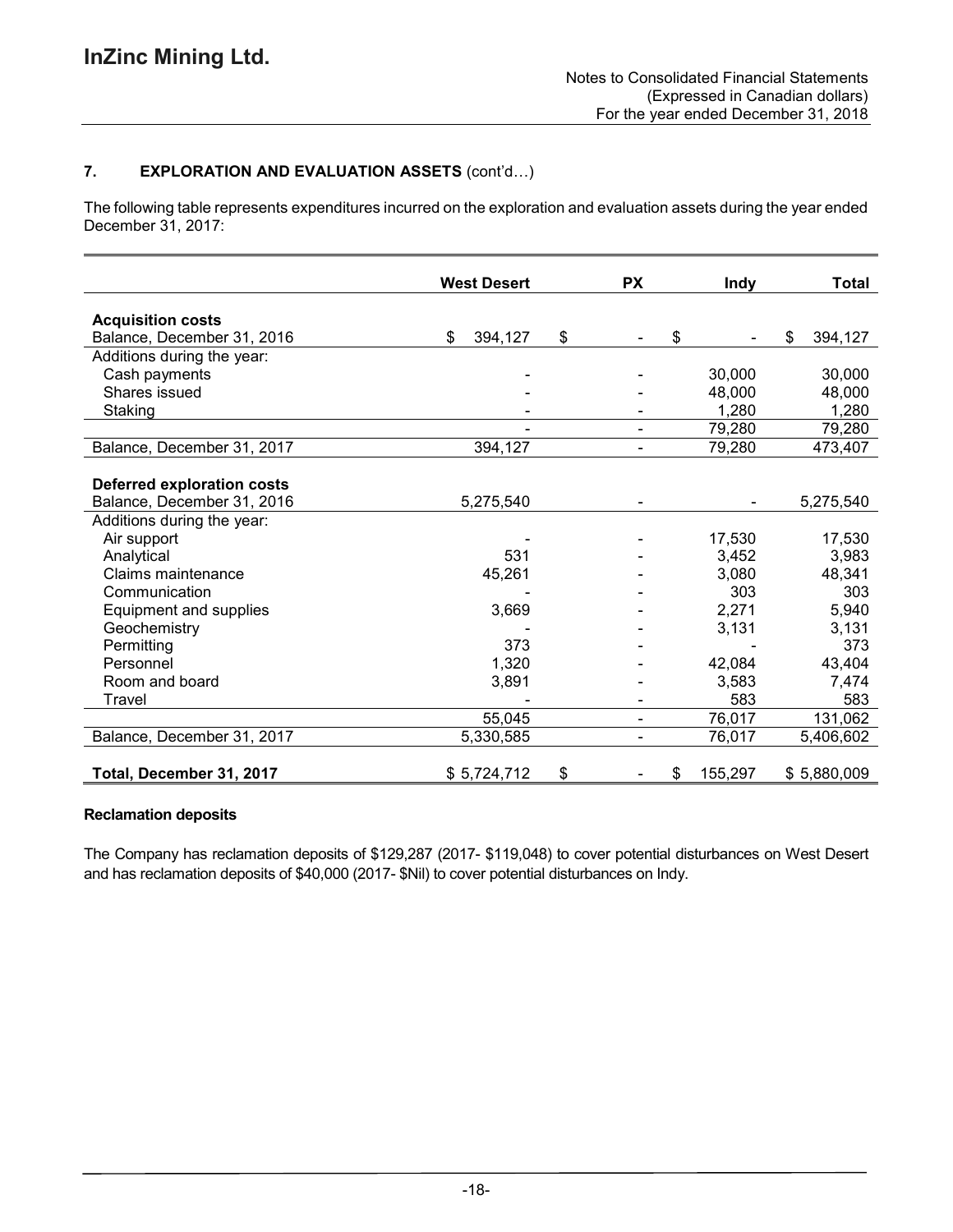## **8. ACCOUNTS PAYABLE AND ACCRUED LIABILITIES**

Accounts payable and accrued liabilities are comprised of the following:

|                                                                        |    | December 31,<br>2018      |    | December 31,<br>2017        |
|------------------------------------------------------------------------|----|---------------------------|----|-----------------------------|
| Trade payables<br><b>Accrued liabilities</b><br>Due to related parties | \$ | 58,221<br>26,000<br>2,627 | \$ | 131,762<br>20,000<br>35,316 |
|                                                                        | œ  | 86,848                    | S. | 187,078                     |

## **9. SHARE CAPITAL AND RESERVES**

#### **Authorized share capital**

The Company has authorized share capital of unlimited common shares without par value.

## **Issued share capital**

During the year ended December 31, 2018, the Company issued:

i. 200,000 common shares, valued at \$29,000, pursuant to the Indy option agreement (Note 7).

During the year ended December 31, 2017, the Company issued:

- i. 34,980,000 units at a price of \$0.10 per unit by way of a private placement for total proceeds of \$3,498,000. Each unit was comprised of one common share and one-half of one share purchase warrant, which will entitle the holder of each whole warrant to acquire an additional common share of the Company at a price of \$0.15 per common share, for a period of 24 months from the date of issue. The Company paid a total of \$256,351 in cash for finders' and legal fees and issued 1,825,600 warrants, valued at \$153,241. The agents' warrants have the same terms as the warrants issued in the private placement;
- ii. 200,000 common shares, valued at \$48,000, pursuant to the Indy option agreement (Note 7); and
- iii. 850,000 common shares, for proceeds of \$85,000, pursuant to the exercise of stock options.

## **Stock options**

The Company grants stock options to employees and consultants as compensation for services, pursuant to its incentive Share Option Plan (the "Plan"). Options issued must have an exercise price greater than or equal to the "Discounted Market Price" of the Company's stock on the grant date. Options have a maximum expiry period of up to five years from the grant date and vest at such time as may be determined by the Board of Directors at the date of the grant. Options granted to consultants performing investor relations activities shall vest in stages over a 12 month period with a maximum of one-quarter of the options vesting in any three-month period. The number of options that may be issued under the Plan is limited to no more than 10% of the Company's issued and outstanding shares on the grant date.

During the year ended December 31, 2018, the Company granted 200,000 (2017 - 3,780,000) incentive stock options to directors, officers, and consultants, with various vesting provisions. During the year ended December 31, 2018, the Company expensed \$160,179 (2017 - \$270,774), which was recorded in share-based compensation.

The weighted average fair value of stock options granted during the year ended December 31, 2018 was \$0.153 (2017 - \$0.097) per option.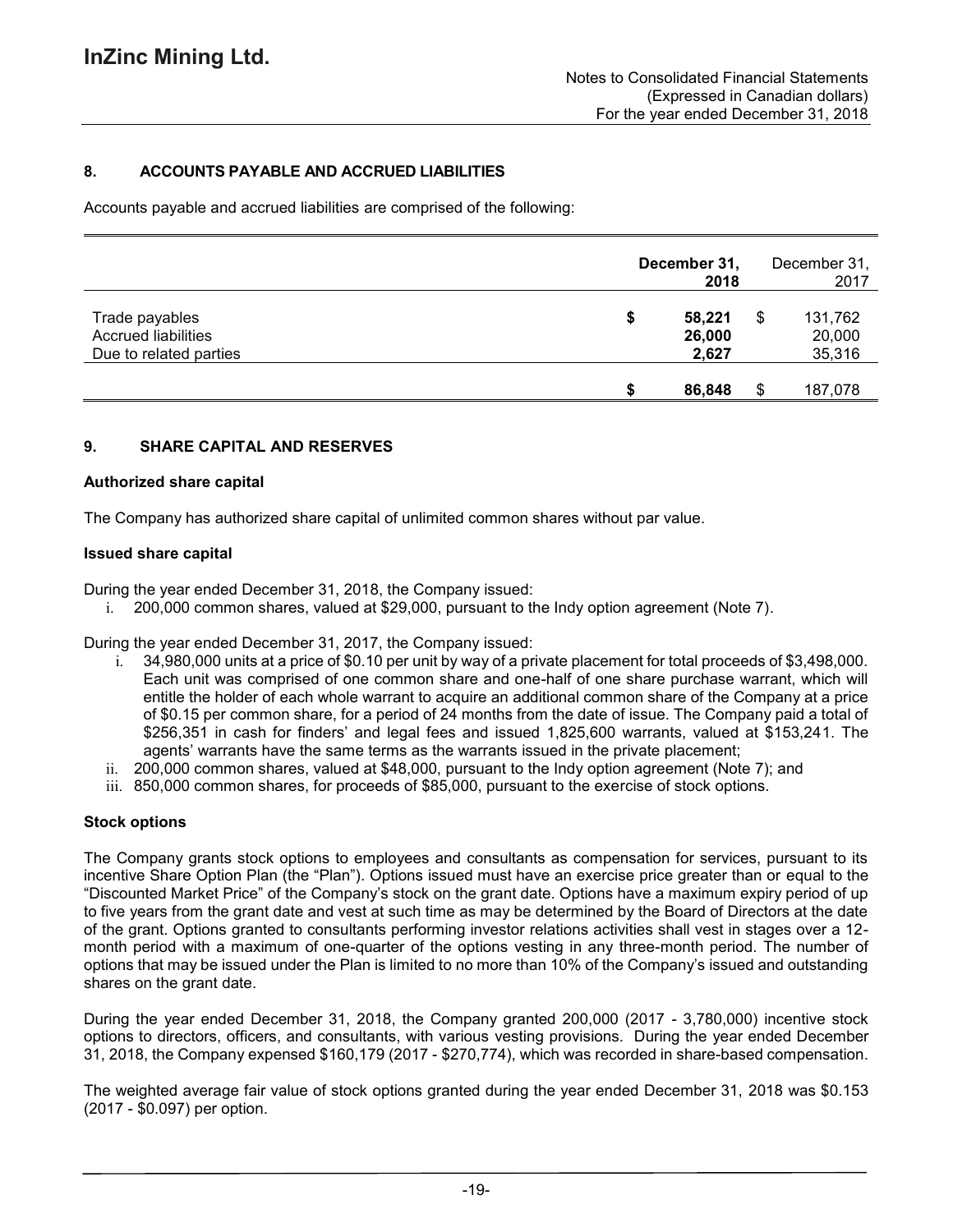## **9. SHARE CAPITAL AND RESERVES** (cont'd…)

## **Stock options** (cont'd…)

The fair value of stock options granted was estimated using the Black-Scholes option pricing model with weighted average assumptions as follows:

|                                                                                            | For the year<br>ended<br>December 31,<br>2018 | For the year<br>ended<br>December 31,<br>2017 |
|--------------------------------------------------------------------------------------------|-----------------------------------------------|-----------------------------------------------|
| Risk-free interest rate<br>Expected option life (years)<br>Expected stock price volatility | 1.96%<br>3.0<br>117%                          | 1.33%<br>3.5<br>124%                          |
| Expected forfeiture rate                                                                   | ۰                                             |                                               |

Option transactions are summarized as follows:

|                                                                | Number of<br>options                               | Weighted<br>average<br>exercise price  |
|----------------------------------------------------------------|----------------------------------------------------|----------------------------------------|
| Balance - December 31, 2016<br>Granted<br>Exercised<br>Expired | 5,350,000<br>3,780,000<br>(850,000)<br>(1,350,000) | \$<br>0.096<br>0.129<br>0.100<br>0.100 |
| Balance - December 31, 2017<br>Granted                         | 6,930,000<br>200,000                               | \$<br>0.113<br>0.220                   |
| Balance - December 31, 2018<br>Exercisable - December 31, 2018 | 7,130,000<br>7,030,000                             | \$<br>0.116<br>\$<br>0.114             |

Options outstanding as at December 31, 2018 are as follows:

| <b>Number of options</b>       | <b>Exercise price</b> | <b>Expiry date</b> | <b>Contractual life</b><br>remaining (years) |
|--------------------------------|-----------------------|--------------------|----------------------------------------------|
|                                |                       |                    |                                              |
| 1,500,000                      | \$<br>0.135           | May 31, 2020       | 1.42                                         |
| 1,300,000                      | 0.13                  | December 20, 2020  | 1.97                                         |
| 200,000                        | 0.22                  | January 30, 2021   | 2.08                                         |
| 2,650,000                      | 0.09                  | May 31, 2021       | 2.42                                         |
| 500,000                        | 0.11                  | June 21, 2021      | 2.47                                         |
| 980,000                        | 0.12                  | October 11, 2022   | 3.78                                         |
|                                |                       |                    |                                              |
| 7,130,000                      |                       |                    | 2.31(1)                                      |
| $(1)$ contribution of $\alpha$ |                       |                    |                                              |

(1) weighted average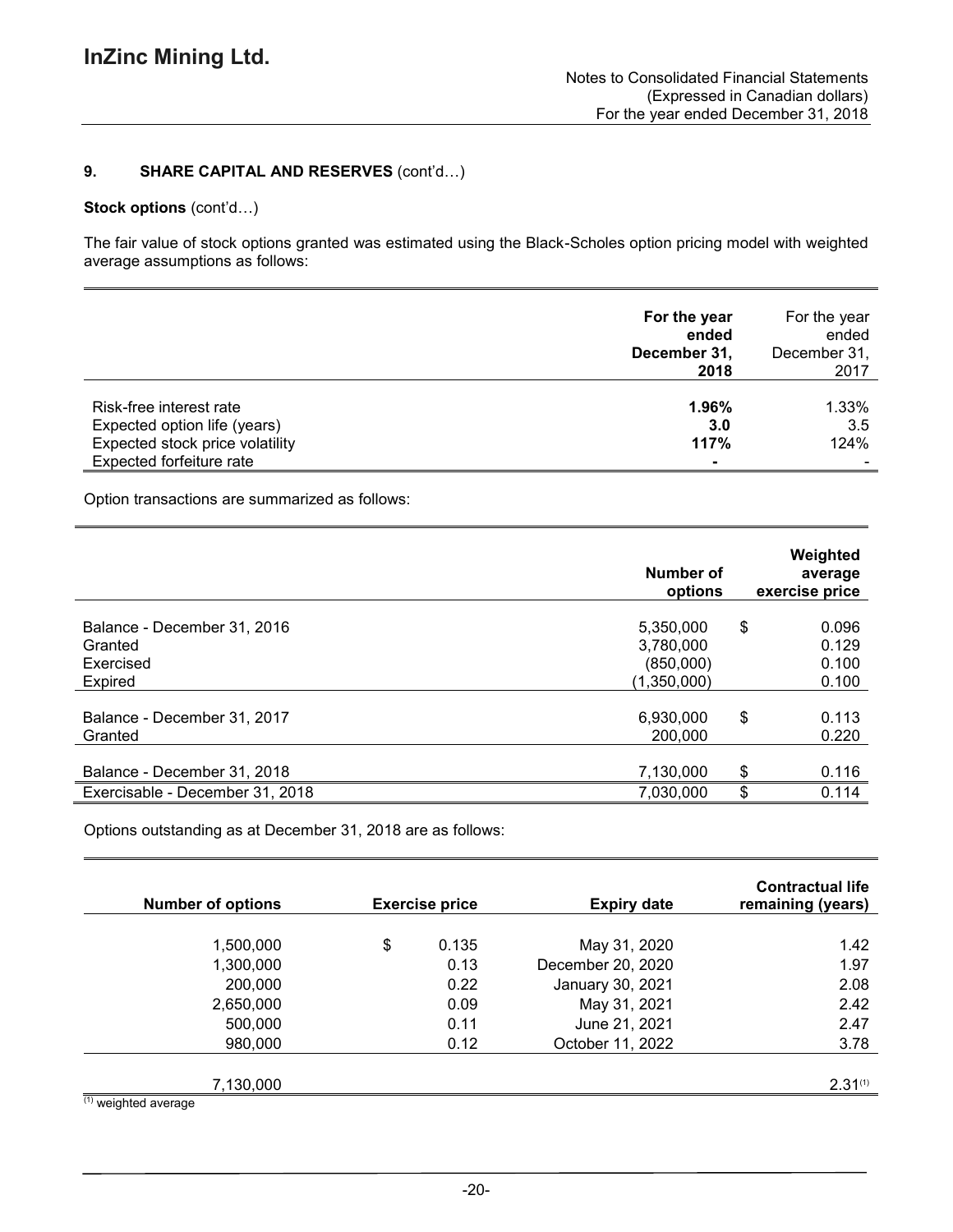# **9. SHARE CAPITAL AND RESERVES** (cont'd…)

## **Warrants**

The fair value of finders' warrants issued was estimated using the Black-Scholes option pricing model with weighted average assumptions as follows:

|                                                                                            | For the year<br>ended<br>December 31,<br>2018                          | For the year<br>ended<br>December 31,<br>2017 |
|--------------------------------------------------------------------------------------------|------------------------------------------------------------------------|-----------------------------------------------|
| Risk-free interest rate<br>Expected option life (years)<br>Expected stock price volatility | $\blacksquare$<br>$\overline{\phantom{0}}$<br>$\overline{\phantom{0}}$ | 1.58%<br>118%                                 |
| Expected forfeiture rate                                                                   |                                                                        |                                               |

Warrant transactions are summarized as follows:

|                                      | Number of<br>warrants     | Weighted<br>average<br>exercise price |
|--------------------------------------|---------------------------|---------------------------------------|
| Balance - December 31, 2016          | 4,513,700                 | 0.30<br>S                             |
| <b>Issued</b><br>Expired             | 19,315,600<br>(4,513,700) | 0.15<br>0.30                          |
| Balance - December 31, 2018 and 2017 | 19,315,600                | \$<br>0.15                            |

Warrants outstanding as at December 31, 2018 are as follows:

| <b>Number of warrants</b> |            | <b>Exercise price</b> | <b>Expiry date</b> | <b>Contractual life</b><br>remaining (years) |
|---------------------------|------------|-----------------------|--------------------|----------------------------------------------|
|                           |            |                       |                    |                                              |
|                           | 17,177,100 | \$<br>0.15            | December 14, 2019  | 0.95                                         |
|                           | 2,138,500  | 0.15                  | December 20, 2020  | 0.97                                         |
|                           |            |                       |                    |                                              |
|                           | 19,315,600 |                       |                    | 0.96(1)                                      |
| $(4)$ $\cdots$            |            |                       |                    |                                              |

 $(1)$  weighted average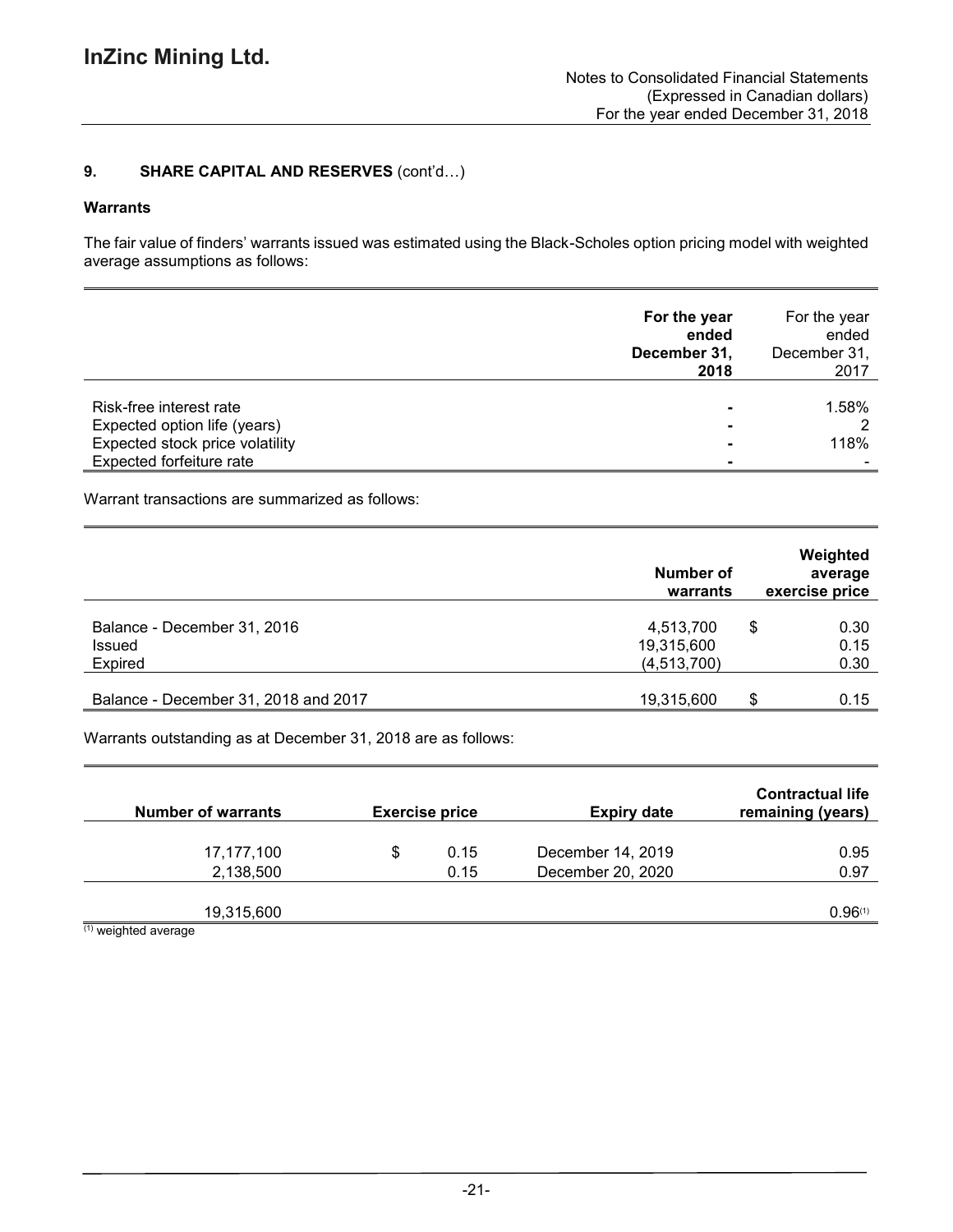# **10. RELATED PARTY TRANSACTIONS**

The Company defines key management personnel as its directors and officers. The Company entered into the following transactions with related parties:

|                                                                           | For the year<br>ended<br>December 31,<br>2018 | For the year<br>ended<br>December 31,<br>2017 |                             |
|---------------------------------------------------------------------------|-----------------------------------------------|-----------------------------------------------|-----------------------------|
| Office and miscellaneous<br>Professional fees<br>Share-based compensation | \$<br>18,000<br>30,000<br>61,520              | \$                                            | 36,000<br>32,000<br>232,900 |
|                                                                           | 109,520                                       |                                               | 300,900                     |

At December 31, 2018, included in rent is \$1,694 (2017 - \$9,000) paid or accrued to a company formerly related by the chief financial officer.

At December 31, 2018, included in accounts payable and accrued liabilities are amounts owing to related parties of \$2,627 (2017 - \$35,316).

## **11. SUPPLEMENTAL DISCLOSURE WITH RESPECT TO CASH FLOWS**

For the year ended December 31, 2018, the Company's significant non-cash transactions consisted of:

- i. shares issued for acquisition of exploration and evaluation assets of \$29,000;
- ii. change in fair market value of marketable securities of \$895; and
- iii. exploration and evaluation assets recorded in accounts payable and accrued liabilities of \$46,685.

For the year ended December 31, 2017, the Company's significant non-cash transactions consisted of:

- i. shares issued for acquisition of exploration and evaluation assets of \$48,000;
- ii. change in fair market value of marketable securities of \$209;
- iii. allocation of reserves on exercise of options of \$68,000;
- iv. allocation of expired options from reserves to deficit of \$108,000;
- v. fair value of warrants issued as finders' fee of \$153,241;
- vi. exploration and evaluation assets recorded in accounts payable and accrued liabilities of \$8,438; and
- vii. share issue costs recorded in accounts payable and accrued liabilities of \$92,906.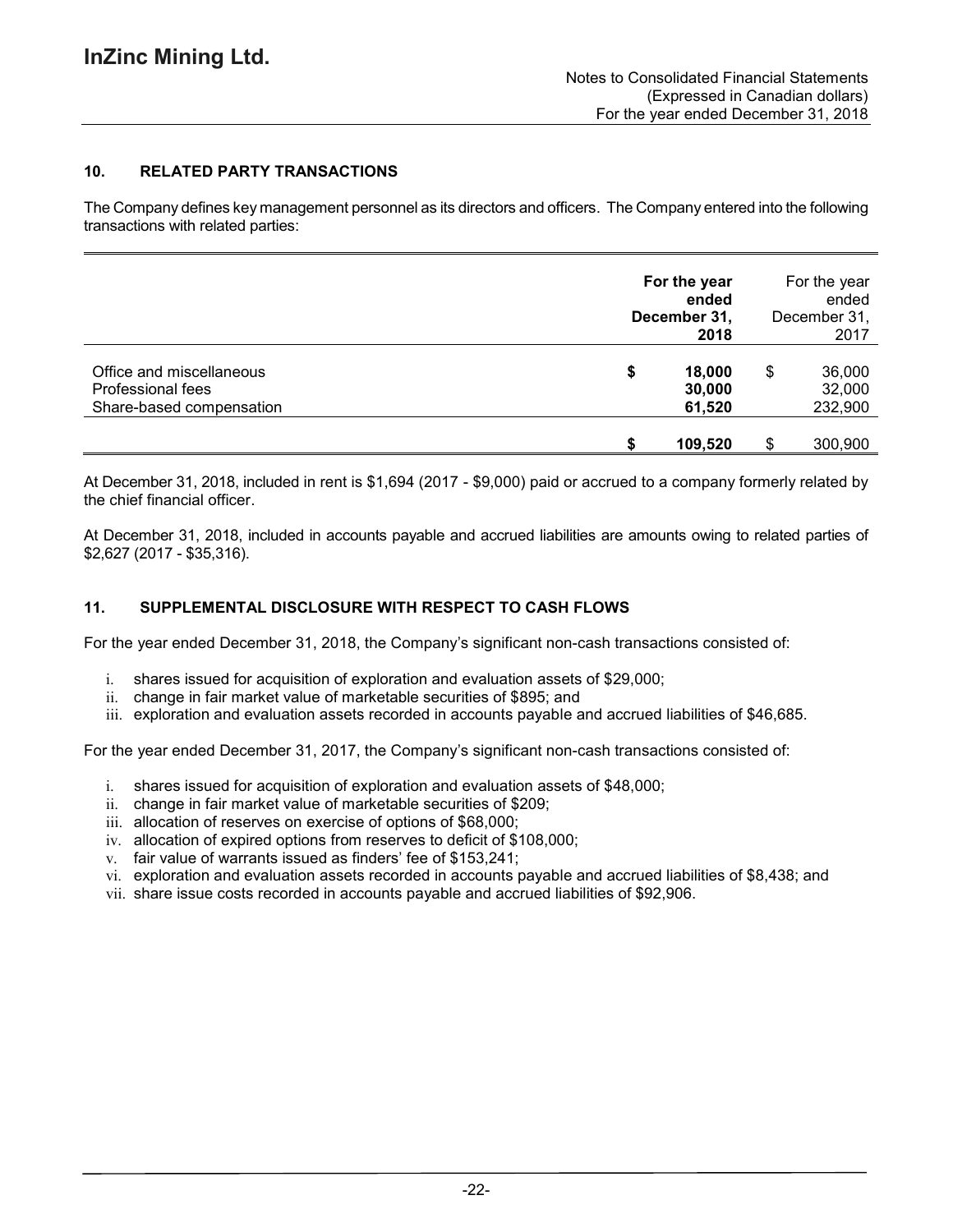## **12. SEGMENTED INFORMATION**

The Company operates in one industry segment being the acquisition and exploration of mineral exploration and evaluation assets. The total assets attributable to the geographical locations relate primarily to exploration and evaluation assets and are all located as follows:

| <b>December 31, 2018</b>          | <b>United States</b> | Canada        | Total     |
|-----------------------------------|----------------------|---------------|-----------|
| Exploration and evaluation assets | 7,445,988            | 861,674<br>\$ | 8,307,662 |
|                                   |                      |               |           |
| <b>December 31, 2017</b>          | <b>United States</b> | Canada        | Total     |
| Exploration and evaluation assets | 5,724,712            | 155,297       | 5,880,009 |

## **13. FINANCIAL INSTRUMENTS AND RISK MANAGEMENT**

Financial instruments measured at fair value are classified into one of three levels in the fair value hierarchy according to the relative reliability of the inputs used to estimate the fair values. The three levels of the fair value hierarchy are:

- Level 1 Unadjusted quoted prices in active markets for identical assets or liabilities;
- Level 2- Inputs other than quoted prices that are observable for the asset or liability either directly or indirectly; and
- Level 3 Inputs that are not based on observable market data.

Cash and marketable securities are measured at fair value using level 1 inputs. The value of receivables, reclamation deposits, and accounts payable and accrued liabilities approximates their carrying values.

## **Financial risk factors**

The Company is exposed to a variety of financial risks by virtue of its activities including credit, liquidity, interest rate, foreign currency, and price risk.

## Credit risk

The Company is exposed to industry credit risks arising from its cash holdings and receivables. The Company manages credit risk by placing cash with major Canadian financial institutions. The Company's receivables are due primarily from the Federal Government of Canada. Management believes that credit risk related to these amounts is nominal.

## Liquidity risk

Liquidity risk is the risk that the Company will not have sufficient funds to meet its financial obligations when they are due. To manage liquidity risk, the Company reviews additional sources of capital and financing to continue its operations and discharge its commitments as they become due.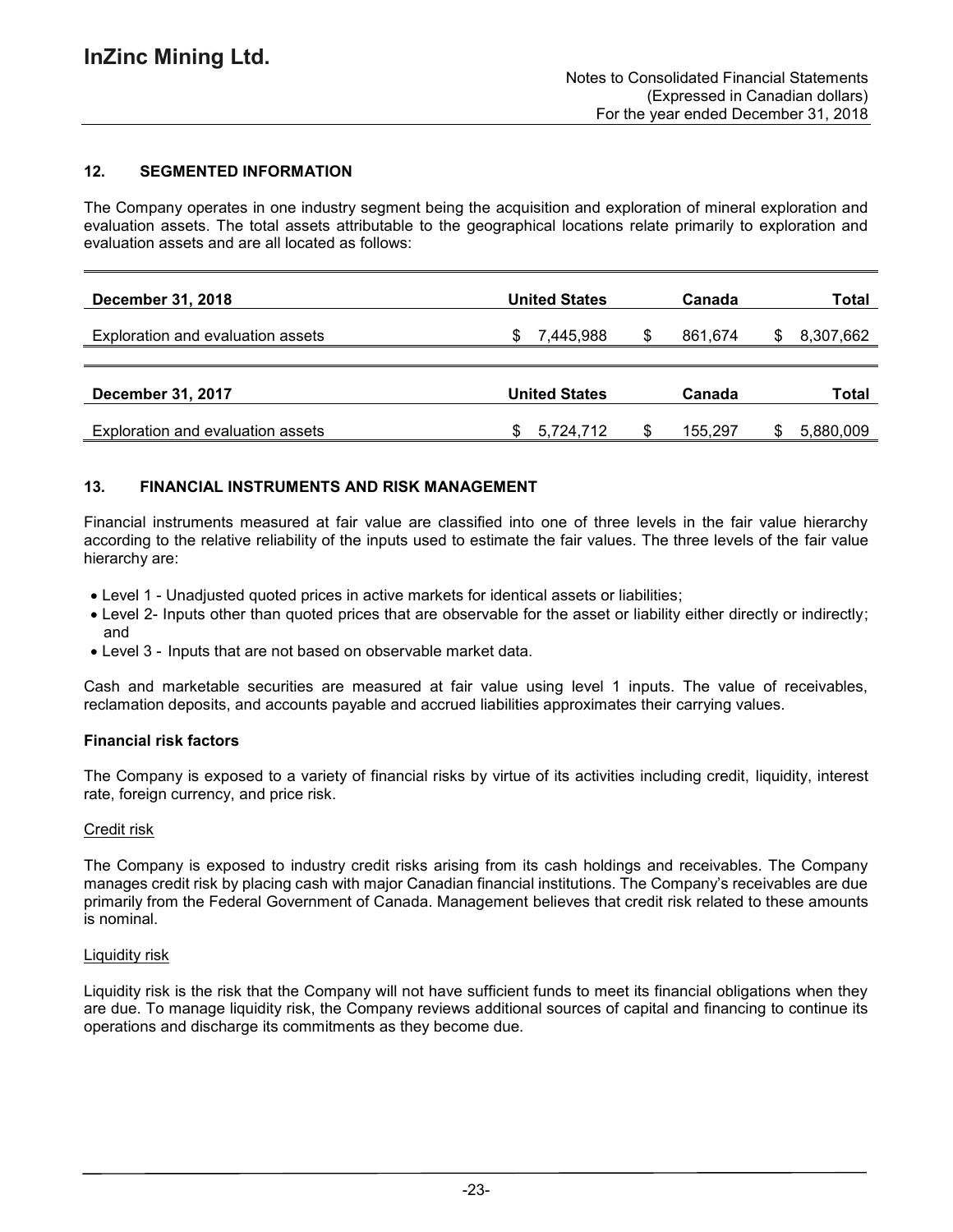## **13. FINANCIAL INSTRUMENTS AND RISK MANAGEMENT** (cont'd…)

## **Financial risk factors** (cont'd…)

## Interest rate risk

Interest rate risk is the risk that the fair value of future cash flows of a financial instrument will fluctuate because of changes in market interest rates. The Company is not exposed to interest rate risk as it does not have any significant financial instruments with interest rates, with the exception of cash. Interest earned on cash is based on prevailing bank account interest rates, which may fluctuate. A 1% change in interest rates would result in a nominal difference for the year ended December 31, 2018.

## Foreign currency risk

The Company is exposed to foreign currency risk on fluctuations related to cash and accounts payables and accrued liabilities that are denominated in United States Dollars. A 10% change in foreign exchange rates would result in a nominal difference for the year ended December 31, 2018.

## Price risk

The Company has limited exposure to price risk with respect to commodity and equity prices. Equity price risk is defined as the potential adverse impact on the Company's earnings due to movements in individual equity prices or general movements in the level of the stock market. Commodity price risk is defined as the potential adverse impact on earnings and economic value due to commodity price movements and volatilities.

## **14. CAPITAL MANAGEMENT**

The Company manages its capital structure and makes adjustments to it, based on the funds available to the Company, in order to support the acquisition and exploration of exploration and evaluation assets. The Board of Directors does not establish quantitative return on capital criteria for management, but rather relies on the expertise of the Company's management to sustain future development of the business. The Company defines capital that it manages as share capital, options and warrants.

The properties in which the Company currently has an interest are in the exploration stage; as such the Company has historically relied on the equity markets to fund its activities.

The Company will continue to assess new properties and seek to acquire an interest in additional properties if it feels there is sufficient geologic or economic potential and if it has adequate financial resources to do so.

Management reviews its capital management approach on an ongoing basis and believes that this approach, given the relative size of the Company, is reasonable. The Company is not subject to externally imposed capital restrictions.

There has been no significant change in the Company's objectives, policies, and processes for managing its capital during the year ended December 31, 2018.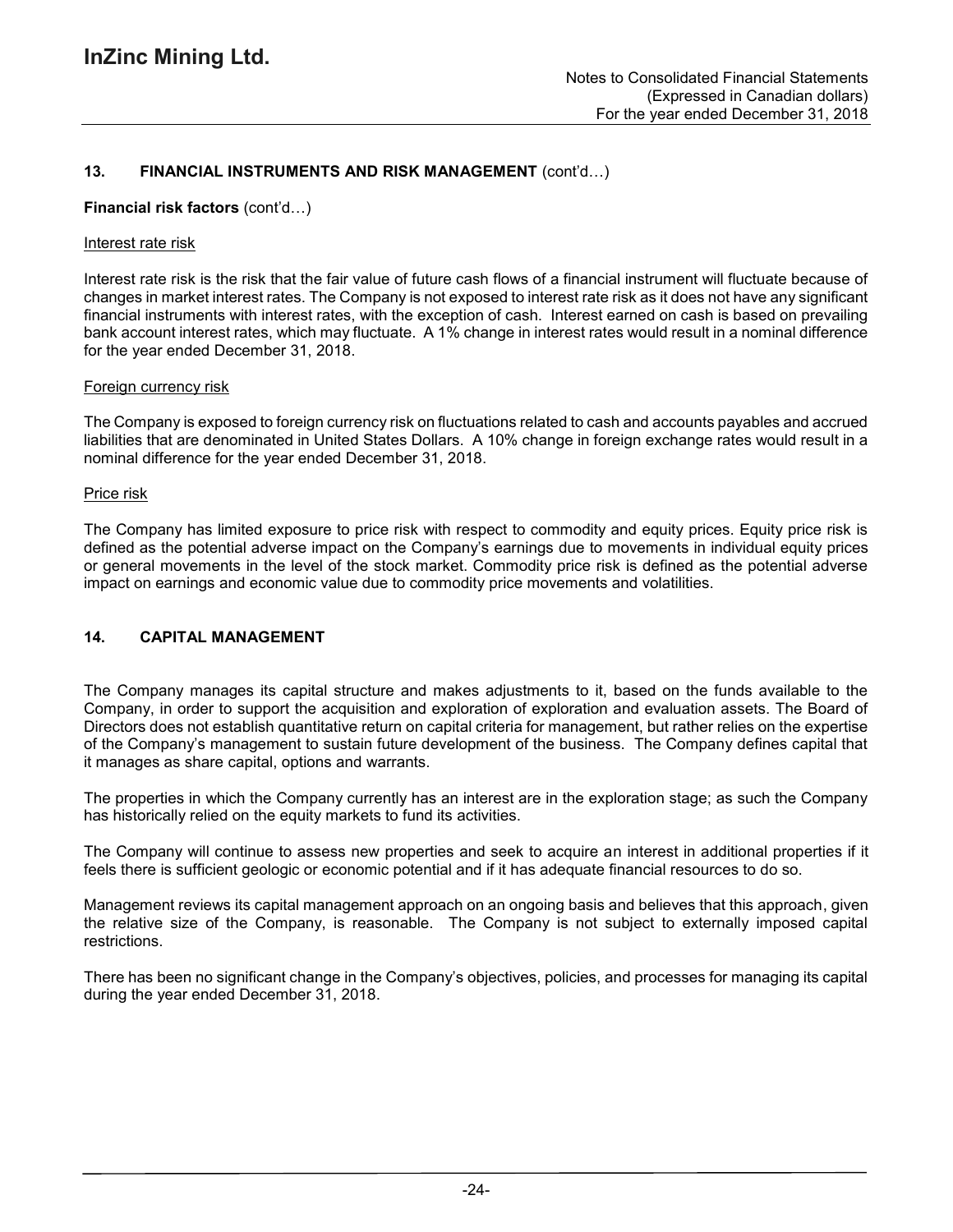# **15. INCOME TAXES**

A reconciliation of income taxes at statutory rates is as follows:

|                                                                                                |    | For the year<br>ended<br>December 31,<br>2018 | For the year<br>ended<br>December 31,<br>2017 |
|------------------------------------------------------------------------------------------------|----|-----------------------------------------------|-----------------------------------------------|
| Loss for the year before income tax                                                            | S  | (462,460)                                     | \$<br>(600,585)                               |
| Expected income tax recovery<br>Change in statutory and foreign taxes, foreign exchange rates, |    | (125,000)                                     | (156,000)                                     |
| and other                                                                                      |    | (309,000)                                     | 798,000                                       |
| Permanent differences                                                                          |    | 46,000                                        | 73,000                                        |
| Share issue cost                                                                               |    | (1,000)                                       | (67,000)                                      |
| Adjustment to prior year provision vs tax authority assessment                                 |    | (23,000)                                      |                                               |
| Change in unrecognized deductible temporary differences                                        |    | 412,000                                       | (648,000)                                     |
| Total income tax (recovery)                                                                    | \$ |                                               |                                               |

The significant components of the Company's deferred tax assets that have not been included on the consolidated statement of financial position are as follows:

|                                                | 2018          |   | 2017        |  |
|------------------------------------------------|---------------|---|-------------|--|
| Deferred tax assets:                           |               |   |             |  |
| Exploration and evaluation assets              | 1,764,000     | S | 1,438,000   |  |
| Property and equipment                         | 30,000        |   | 30,000      |  |
| Share issue costs                              | 42.000        |   | 61,000      |  |
| Non-capital losses available for future period | 1,279,000     |   | 1,174,000   |  |
|                                                | 3,115,000     |   | 2,703,000   |  |
| Unrecognized deferred tax assets               | (3, 115, 000) |   | (2,703,000) |  |
|                                                |               |   |             |  |

Tax attributes are subject to review and potential adjustment by tax authorities.

The Company has non-capital losses of approximately \$4,746,000 available to offset against taxable income in future years, which if unutilized will expire through 2038 and share issue costs of approximately \$157,000 available to offset against taxable income in future years, which if unutilized will expire through 2022. Subject to certain restrictions, the Company also has resource exploration expenditures of approximately \$6,949,000 available to offset taxable income in future years. Deferred tax benefits that may arise as a result of these losses, resource deductions and other tax assets have not been recognized in these financial statements due to a lack of probability of their realization.